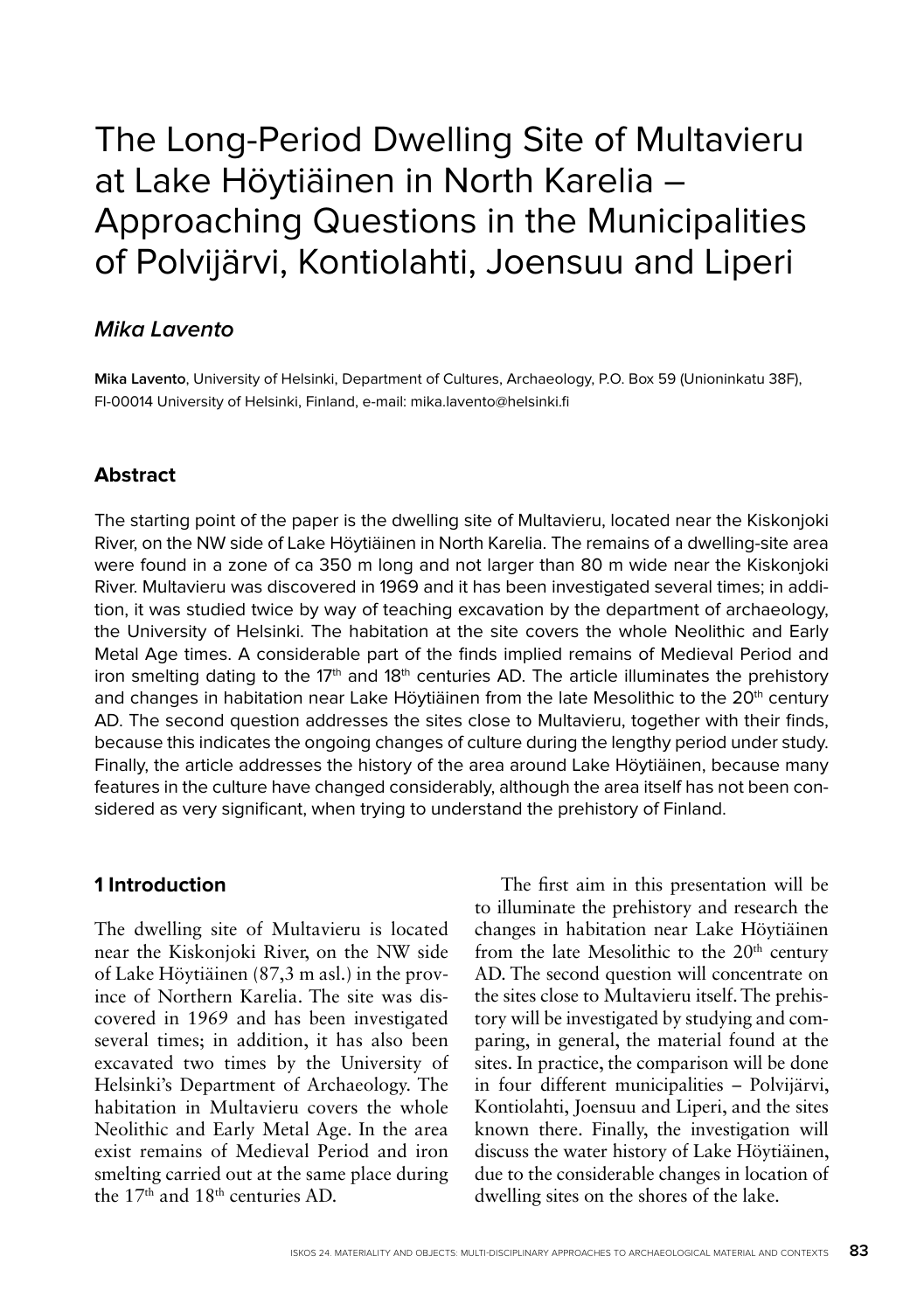

Figure 1. Polvijärvi, Kontiolahti, Joensuu and Liperi in northern Karelia. Outokumpu does not belong to the municipalities inspected in the article.

North Karelia and particularly of Lake Höytiäinen and the northern part of Heposelkä and northern Pyhäselkä in Lake Saimaa are located on the Svekofennian and Karelian Mica schist, Micaceous gneiss and Migmatite and, finally, on the eastern side of it, the Archaean bedrock (Ehlers et al. 1993). The Karelian mountains in eastern Finland developed ca 1920 million years ago. Eventually a copper mine was excavated at the site in Outokumpu (Koistinen 1981). Asbestos was in some places and in particular in Tuusniemi, on the NW side of Outokumpu. Its role in ceramics was central in the large area of Finland during the Middle Neolithic and the Iron Age (Lavento & Hornytzkyj 1996).

#### **Questions**

The article addresses three main questions, and the last one is additionally a sub-question. These will be discussed by starting with the results presented already in the lecture in Hämeenlinna in October 2019. Here, the questions will be approached in more detail. The context is slightly larger, too. The approaches are the following:

- 1. What were the changes of cultures and the habitation near Lake Höytiäinen in the period between the late Mesolithic and the 20<sup>th</sup> century AD?
- 2. How did the habitation develop in four municipalities in North Karelia?
- 3. Where and what are the sites around the site Multavieru in particularly?
- 4. What were the cultures and how did the material change in Polvijärvi municipality and its three neighbouring municipalities during the lengthy period under study?

The first question of the article addresses the site and living on the Multavieru site encompassing the four municipalities in North Karelia as well. The area is outlined by the municipalities of Polvijärvi, Kontiolahti, Joensuu and Liperi. In my article, the most important area for me is Polvijärvi. This area was emphasised because it had remained under minor investigation by the archaeologists in Finland – despite the fact that the area is large (Fig. 1) and it has been inhabited during a lengthy period of time from at least 7000 BC.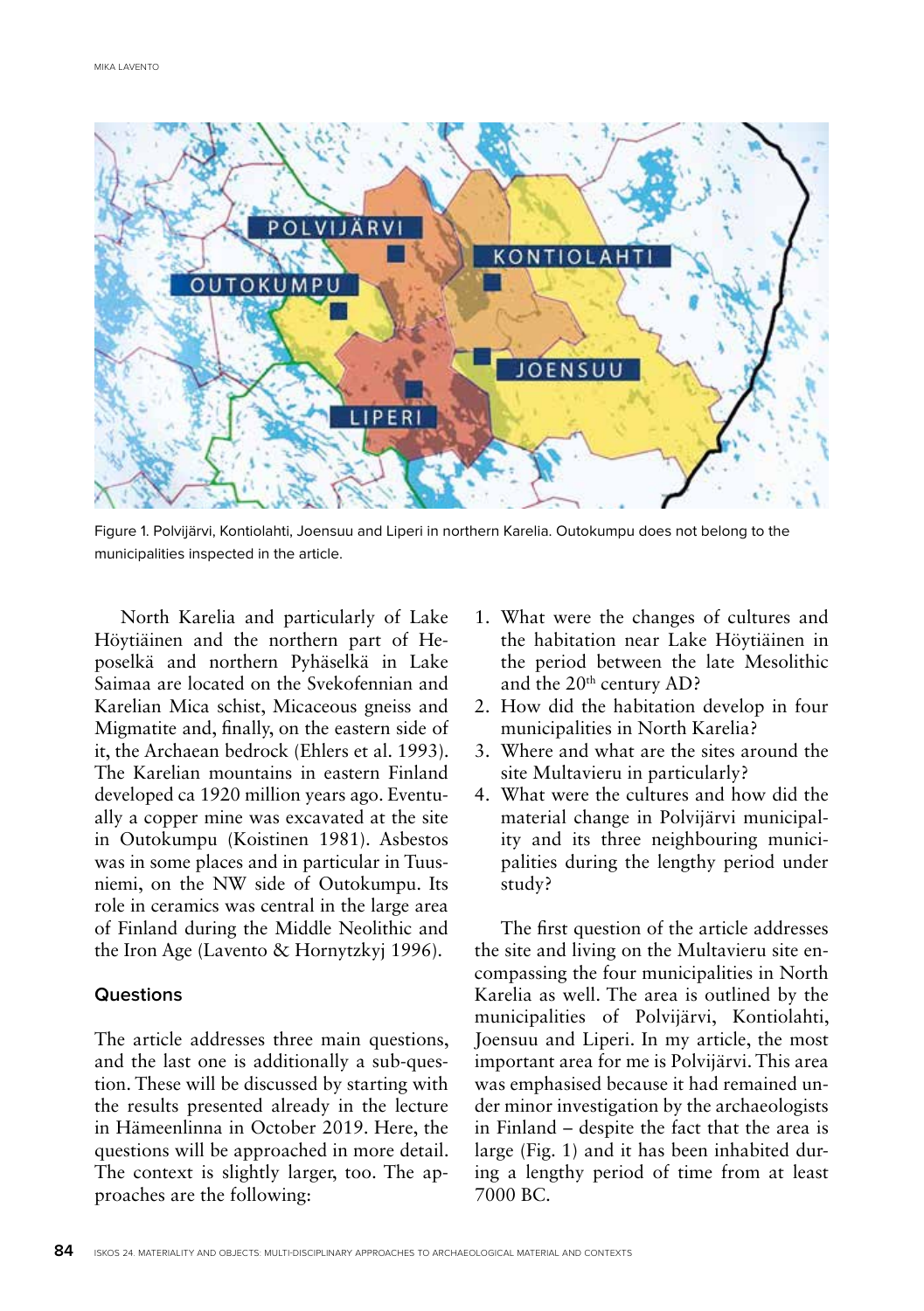The second question the article addresses is the population in the area and its habitation. The purpose is to find out what the changes were that can be observed in the archaeological material – dwelling sites and the material – that took place in the research area in North Karelia during the time period. This was observed through the material, mostly in the Finnish Register of Ancient Monuments and Sites collected by the Finnish Heritage Agency.

The third question the article addresses is the archaeological excavation and the research of the multi-period dwelling site of Multavieru in the Polvijärvi municipality. The site was inhabited from the Stone Age to the Historical Period without longer breaks. Finally, the site was also used for other purposes during the 18<sup>th</sup> century, and these historical remains can still be seen there today. In addition, within the larger scope of these efforts, the intention was to carry out the research of soil, habitation and the environment of Multavieru and its neighbourhood (Kouki 1999).

The area has changed during the Holocene because the shore displacement meant that the lakes and rivers developed after the melting of the ice separating the smaller glacial lakes from the Baltic Sea when the ice retreated from Jaamankangas soon after 8 700 BC; the melting ice was in the northern part of Lake Höytiäinen (Pihlatie et al. 1997). The large lake became closed off from the Baltic Sea ca 9200 BC and, because the water of the lake was reduced in 1859 AD, it is at 87,3 m above the level of the Baltic Sea (Donner 1978). The size of the lake is today 282,64 km² and it has as many as 606 islands.

#### **2 Lake Höytiäinen and other lakes**

The research area of the article belongs to an environment, which has not researched by archaeological fieldwork in detail. In the area, the Archaeological Commission, Metsähallitus, and the North Karelian Museum briefly studied the municipalities. They all had reasons for fieldwork and in many

cases the starting point of the work was land-use planning and, thereafter, building.

Polvijärvi municipality is located between Lakes Viinijärvi in the western part of the area, Pielinen in the east and Orivesi and Pyhäselkä in the northern part of Lake Saimaa. Much interest will concentrate on the area around Lake Höytiäinen and the archaeological observations there (Fig. 1). This is because the University of Helsinki carried out the inventory in the lake municipality, together with the students in 1996 (Lavento 1997) and two teaching excavations during 1996- 1997, led by Mika Lavento (1997; 1999a). Some research was carried out at some sites in Polvijärvi municipality (Koivikko & Ruuttu 1996; Mikkola et al. 1998), and the first excavations at the sites have been done already in the 1950s. Among the most important dwelling sites belongs Sola Suovaara (Björkman 1961; Meinander 1962), where very early copper finds was discovered (Taavitsainen 1982), dated as early as ca 3800 calBC (Nordqvist & Herva 2013: 405).

Lake Höytiäinen belongs to the large inland lakes of eastern Finland that developed somewhat synchronously with the northern parts of Lake Saimaa (Fig. 2). However, it does not belong to Lake Saimaa but developed into its own lake in the area of the contemporary municipalities of Polvijärvi, Kontiolahti, Juuka and Kaavi soon after 7500 calBC (Saarnisto 1968). The lakes were studied by Väinö Auer and Matti Sauramo, who separated margin formations in the 1910s (Sauramo & Auer 1928; Donner 1978: 227- 229). Antti Rietrikki Helaakoski and Aaro Helaakoski investigated the lake in 1914. However, they were able to uncover organic stratigraphic which implied "dead plans". The areas were studied in Vierevänniemi, which was known by Russian anarchist Pjotr Aleksejevitsh Kropotkin, the researcher of the shore displacement. The research was carried out by A. F. Thoreld, Botanist R. Herlin and Geologist W. W. Wilkman (Pihlatie et al. 1997).

At present, the main depth of the lake is 12 m, but the deepest depth is 65 m and the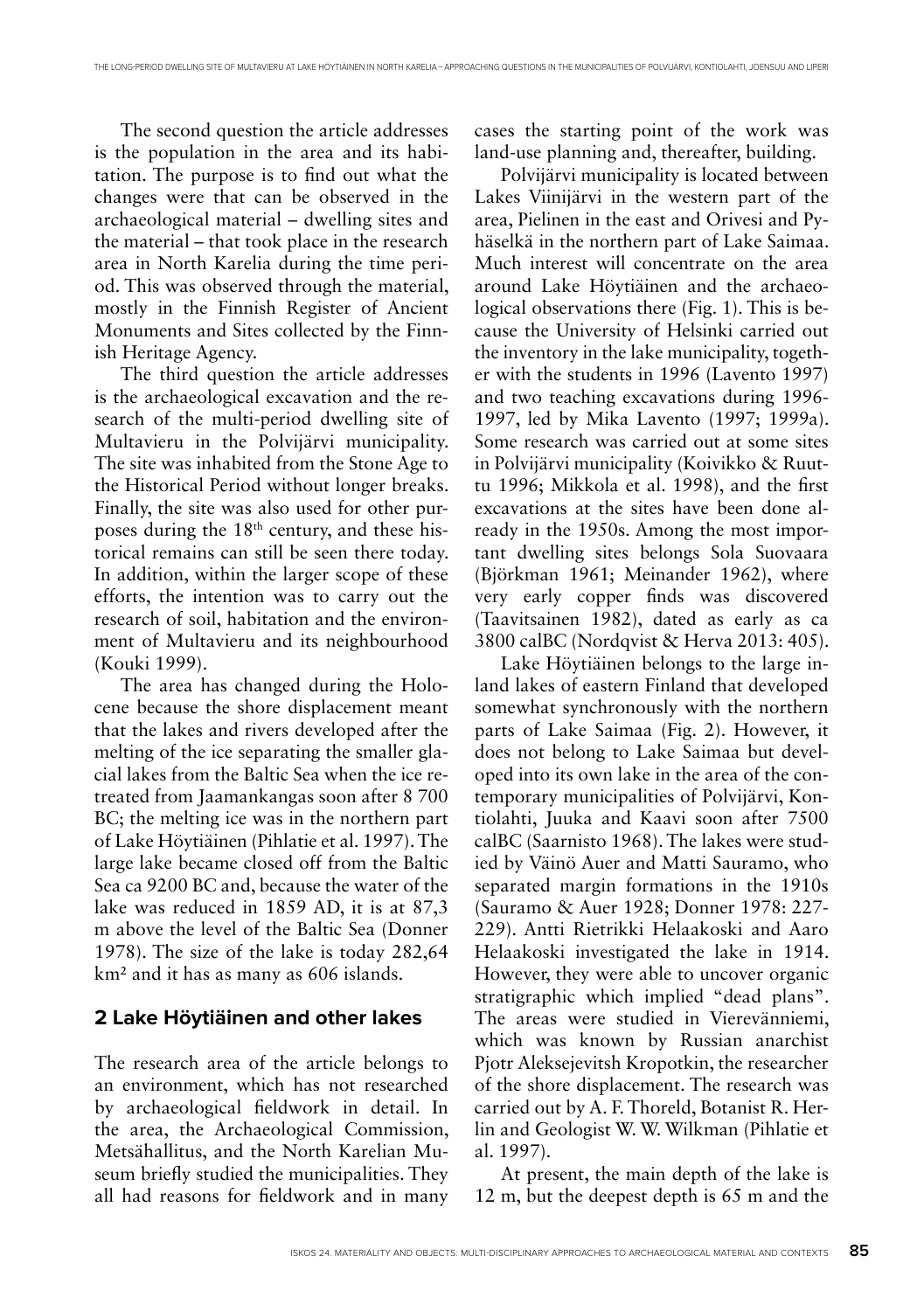

Figure 2. Developing of Lake Höytiäinen. Marked in black the naturally reclaimed land that formed as the result of the water lever drop down of Lake Höytiäinen after 1859.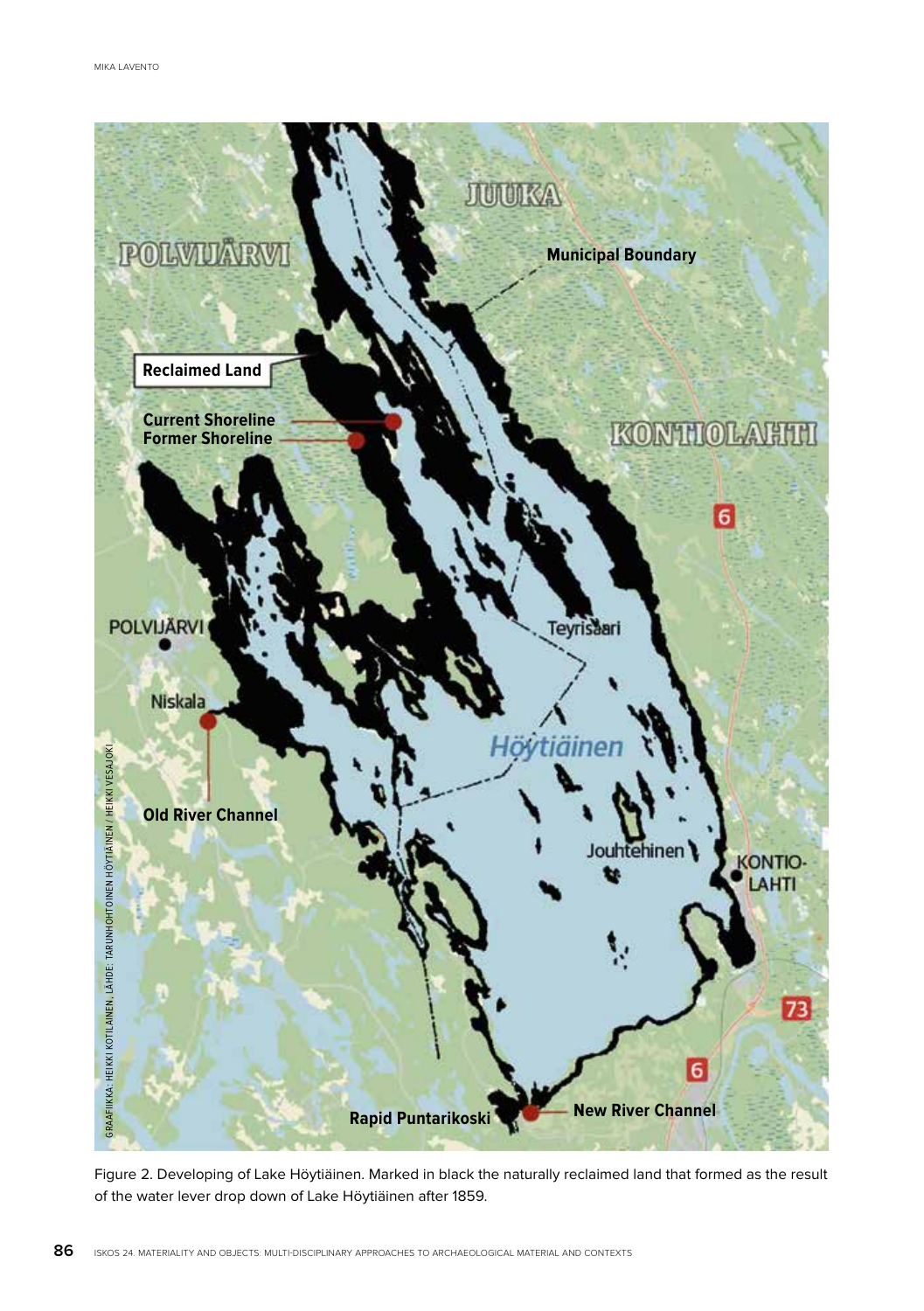open area of inland waters has a depth of 50 m. These deeper parts are located on the southern part of the lake and the bays are located on the NW part of the lake. This means that it is a relatively deep lake in Finland.

The most interesting observation about Lake Höytiänen is its history in the  $17<sup>th</sup>$  century, when the surface of the water was lowered at the request of the local farmers.

In 1859, their group situated in Polvijärvi and Kontiolahti decided to dig a canal from Lake Höytiäinen to Lake Pyhäselkä in Saimaa. The original idea was to lower the water level some few metres. However, the operation did not work out as planned and the water level sank down 11,4 m. Today the highest water level is 75,9 m asl. in Lake Höytiäinen, which is the same as in Lake Pyhäselkä (Donner 1978: 228-229).

Another lake in the Polvijärvi municipality is Lake Viinijärvi, the depth of which is today 78,8 m above the level of the Baltic Sea. Its area is 134,91 km² and its deepest depth is 58,3 m, which means that it is a relatively deep lake, similar to Lake Höytiäinen. The western shores belong to the municipality of Outokumpu and the southern ones to Liperi; all other parts of the lake represent the municipality of Polvijärvi. The level of Lake Viinijärvi was lowered twice in recent historical times, first in 1830 and again in 1858, but altogether only 2 m (Anttila 1967). The water level of the lake is presently at 79,2 m asl.

One should observe that the dwelling sites around Lake Höytiäinen were situated on different elevations that proceeded the contemporary water level. The sites on the lowest elevation were found situated at 87 m asl. and the highest at ca 118 m asl.

## **3 Archaeological methods used in researching the dwelling sites in the municipalities**

As already mentioned, the area in all four municipalities has mostly been archaeologically researched by surveys (Huurre 1985). Despite the surveys, however, the areas are

not known in great detail. This is because the areas are large, and several of the targeted areas did not encompass any buildings, which could have served as starting points for detailed surveys or excavations at the sites. In addition, almost all municipalities have lost much of their population and have not had much interest in archaeological fieldwork.

The first general surveys were made in the area of Polvijärvi in 1965 (Sarvas 1965). The surveys were based on loose finds and checking the places where they were found. During the fieldwork, 13 new prehistoric monuments with sites were located. At the beginning of the surveys, one of the problems was that 1:20 000 maps earlier than the 1980s were missing. For instance, Pekka Sarvas and Pirjo Lahtiperä did not have the 1:20 000 maps in use, because this became possible in the area only after the 1980s. Kiihtelysvaara, Pyhäselkä and Tuupovaare areas experienced the same situation (Lahtiperä 1967a, b and c), in that they were separate municipalities before they were connected to the municipality of Joensuu in the early 2000s. In some cases, even the 1:10 000 maps were unavailable in Joensuu (Lahtiperä 1968a).

In North Karelia, a survey of the Early Metal Age and Historical sites was carried out during 1992-94 (Poutiainen et al. 1996) in all these municipalities discussed in the article. The problem of North Karelia in Finland was understood already by historian Heikki Kirkinen (1963: 11), who stated that the area has been insufficiently researched in relation to other areas of Finland. The survey added some information about the later periods, but the real second survey in Polvijärvi was carried out in 2001 (Joona & Ojanlatva 2002b) as part of the project "Polkuja esihistoriaan", which was organized by the North Karelian Museum. During the survey, ten new sites were found, and several loose-find places were located as well.

There have been some difficulties for the practical locating of sites as well as providing the z-coordinate; neither of which give the elevation above the Baltic Sea. Although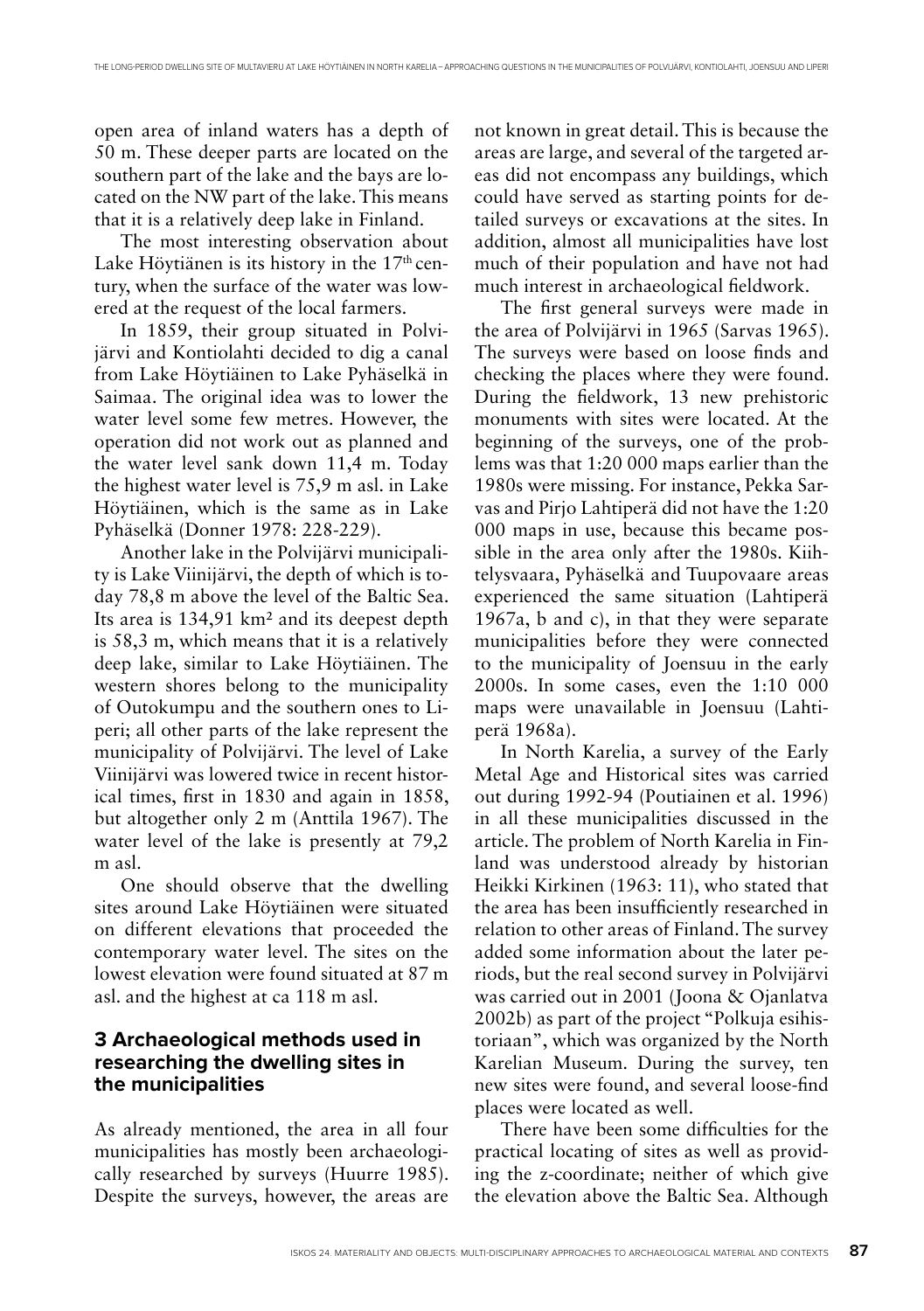

Figure 3. Mutala and Siihtala in Joensuu. The destroyed dwelling site of Varaslampi, the roundish, brown mark with red strokes, crossing each other on the northern side of Pond Varaslampi.

the elevations of the sites were later measured, the history of Lake Höytiäinen and the locations of the sites on the z-coordinate have sometimes been left out of the research. For this reason, only the relocating of Lake Höytiäinen is a process that is well-known, whereas the other parts of its history have lacked a detailed investigation. The same entails the history of Lake Viinijärvi. The situation with both Lake Pielinen and the northern parts of Lake Saimaa is better – including the Lakes Heposelkä and Pyhäselkä.

The first archaeological sites in Joensuu were found and studied by Sakari Pälsi (1937) and Jaakko Sauramo (1937) and after that in Mutala and by Ville Luho (1948) in Siihtala (Fig. 3). Pälsi excavated a Mesolithic stone hearth and Luho a Mesolithic dwelling site at Mutala, close to the city of Joensuu. They both date as early as 7700-7500 calBC (Joona & Ojanlatva 2002a: 8). Although the site had a very early dating, it included iron finds – an iron axe and iron slag. The first survey in Joensuu was carried out by Pirjo Lahtiperä (1968a) using 1:20 000 and 1:10 000 maps, after which the five dwelling sites dating to the Stone Age and one to the Iron Age were discovered. The next survey was done by the North Karelian Museum under the guidance of surveyors Juha-Pekka Joona and Eija Ojanlatva (2002a; 2002b).

The dwelling site of Varaslampi in Kettuvaara, first located already in the 1968 survey and carried out due to the building of the main road 6, was excavated by Maarit Suni (1974) and Lea Väkeväinen (1979). The excavation area was unusually large (3192 m2 ), but the leaders of excavations stated that only a part of the dwelling site was researched. The site has been classified in the Finnish Register of Ancient Monuments and Sites (Muinaisjäännösrekisteri) as a Bronze Age site. The Textile ceramics and Luukonsaari Ware, the most common material at the site, however, connect it to the Early Metal Age culture.

Earlier surveys in Joensuu and its neighbouring municipalities were made already in the 1970s. Kiihtelysvaara, Tuupovaara, Eno and Pyhäselkä were finally incorporated into the municipality of Joensuu in the 2010s; these municipalities were also surveyed in the late 1970s. Kiihtelysvaara was surveyed by Oili Forsberg (2003a), and Eno by Petro Pesonen (2003a). Kiihtelysvaara and Tuupovaara were first surveyed by Pirjo Lahtiperä (1967a, 1967c) and many sites dated to the Historical Period. Oili Forsberg (2003a) and Taisto Karjalainen (2004) carried out the next large surveys on these municipalities in the project "In Ancient Paths". Some investigations were made after that, but before the municipality was joined to Joensuu. Pyhäselkä has been surveyed already by Pirjo Lahtiperä (1967b) but the larger fieldwork was made by Petro Pesonen (2003b) in the project "In Ancient Paths", after which 20 sites were made known.

In Kontiolahti, the first survey was made in 1968 (Lahtiperä 1968b) and was continued during the project "In Ancient Paths" (Forsberg 2003b). After that, some small areas in the municipality were surveyed by Mikroliitti LtD, for example in Jakokoski (Jussila 2012) and Kontioniemi (Jussila 2014). The copper mine in Kontiolahti was operational in the 18<sup>th</sup> century AD already (Nyman 2013).

The municipality of Liperi was first surveyed in 1966 when the number of sites was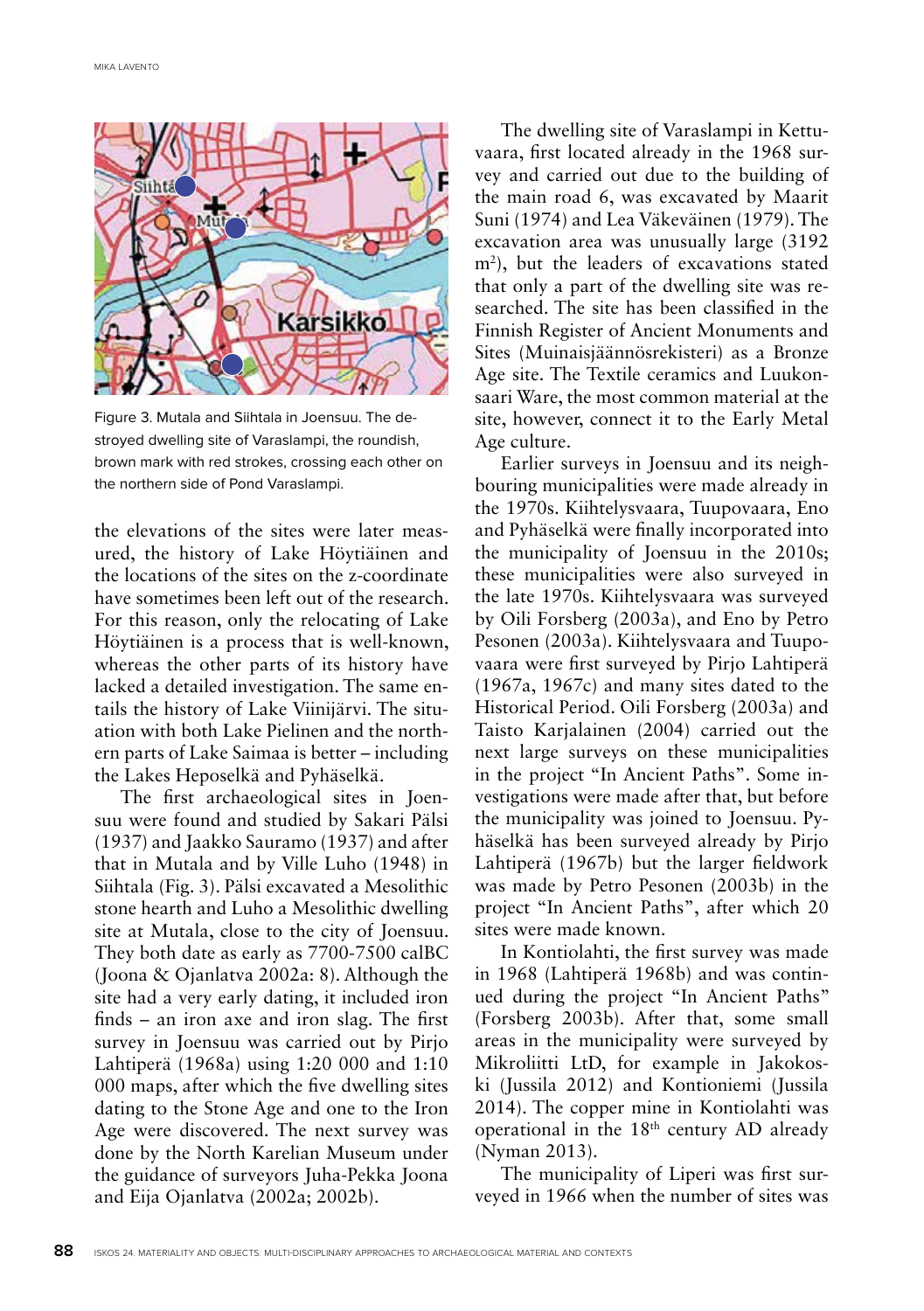19 (Sarvas 1966). Some sites in the area were investigated in the 1980s and '90s (Tuomi 1984) and the largest survey was carried out by Petro Pesonen in 2002 in the same project organized by the North Karelian Museum. During the survey, 36 new dwelling sites were discovered (Pesonen 2002: 7).

#### **4 Dwelling sites in the area of four municipalities**

In Table 1 can be seen the list of the number of dwelling sites of all periods that are known in the four municipalities in question. This Table is based on the information that has been collected from the Finnish Register of Ancient Monuments and Sites kept by the Finnish Heritage Agency.

The number of dwellings per site is the largest in Joensuu. This is because several municipalities around the city of Joensuu have been associated with it only after 2005

| <b>Municipalities</b> | number of<br>dwelling sites | extent of munici-<br>palities (km <sup>2</sup> ) |
|-----------------------|-----------------------------|--------------------------------------------------|
| Polvijärvi            | 47                          | 958,32 km <sup>2</sup>                           |
| Kontiolahti           | 41                          | 1029,83 km <sup>2</sup>                          |
| Joensuu               | 133                         | 2 750,96 km <sup>2</sup>                         |
| Liperi                | 63                          | 1161,23 km <sup>2</sup>                          |
| Together              | 284                         | 5 900,34 km <sup>2</sup>                         |

Table 1. The number of dwelling sites in four municipalities in the province of North Karelia, in eastern Finland. The coverages of the municipalities in km2 are presented in their situation at present.

or later. They are the municipalities of Eno, Kiihtelysvaara, Tuupovaara, and finally Pyhäselkä in 2009, which enlarged the city's area. In other rural districts, the number of sites varies between 50 and 100. According to these observations, there are no clear concentrations of dwelling sites at any period of prehistoric time. Although some sites were inhabited for hundreds of years, they do not concentrate on the groups of sites. However, the sites indicate in detail how various the habitation itself has been. When looking at the material and their dating, it is possible to interpret the meanings of sites in the local areas.

The sites have primarily been found through surveys, and only secondarily in excavations and, finally, on the basis the of stray finds. In general, most of the archaeological sites in North Karelia date from the Stone Age, and the majority of them date to the Neolithic. The dating of the Stone Age dwelling sites is often based on the archaeological find material – quartz or flint scrapers and flakes – that are not necessarily easy to help in dating their period of use. Often, the Mesolithic dwelling sites are not counted as part of this group.

Table 2 will present the number of dwellings sites in all four municipalities. The data is based on the information calculated from the Finnish Register of Ancient Monuments and Sites. One must realize that, when calculating the number of dwelling sites in different phases, the results will usually be different. The main reason for this is the fact that new sites are found all the time and the

| <b>Municipalities</b> | <b>Stone Age</b> | <b>Early Metal Age</b><br>/ (Bronze Age) | <b>Iron Age</b> | <b>Middle Age</b> | <b>Historical</b><br><b>Period</b> |
|-----------------------|------------------|------------------------------------------|-----------------|-------------------|------------------------------------|
| Polvijärvi            | 36               | 1(1)                                     |                 | $\Omega$          | 16                                 |
| Kontiolahti           | 37               | 2(2)                                     | $\circ$         | $\Omega$          |                                    |
| Joensuu               | 109              | 2(2)                                     | $\circ$         | 0                 | 21                                 |
| Liperi                | 42               | 4(1)                                     | $\circ$         | $\Omega$          | 16                                 |
| Together              | 224              | 9(6)                                     |                 | $\Omega$          | 54                                 |

Table 2. The number of dwelling sites in four municipalities in the North Karelia, in eastern Finland during the different period of the past.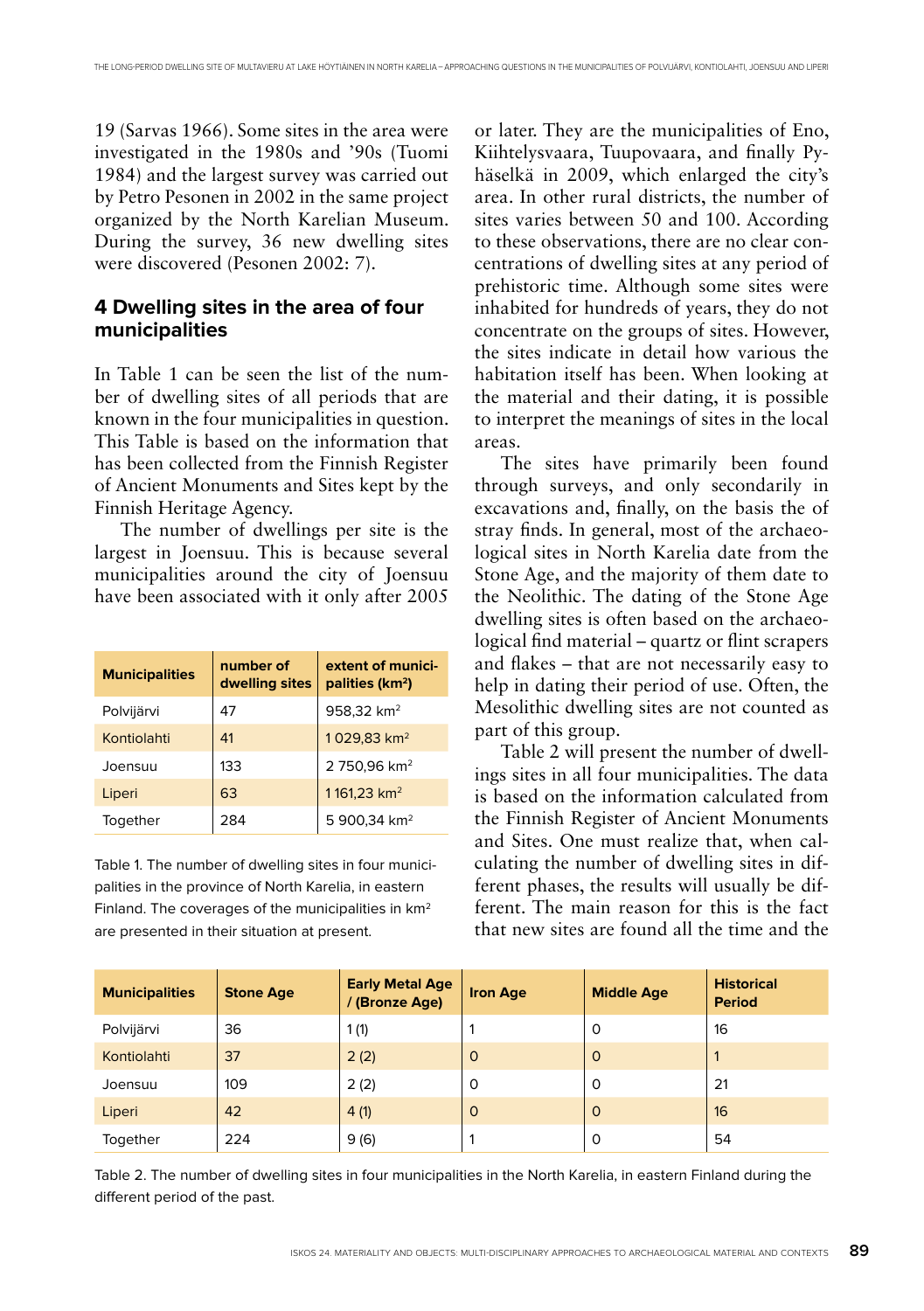

Figure 4. Area 1, layer 4 at the dwelling site of Multavieru in 1997 from SE to NW. Foto: M. Lavento.

number is continually changing. The sites have been found in surveys, checking the find places of loose finds and observations carried out by amateur archaeologists. Furthermore, the sites have occasionally been reclassified with new datings of sites.

The results that are visible in the figures of dwelling sites are relatively simple (Figure 4). The Stone Age and Historical Period dwelling sites become evidently visible, whereas the other periods disappear from the others. The Iron Age and Middle Ages site are small in number, and they often remain devoid of information; at some sites, a Lapp cairn has been found (Saipio 2015: 14-15). This period becomes visible practically only at the multi-period sites.

The number of Early Metal Age dwelling sites is smaller than during the Neolithic Stone Age. Dividing the places into two different groups yields some inaccurate definitions. The known dwelling sites are slightly more in inland than in the coastal zone, although they have recently found more also there (Ikäheimo 2020).

Making the division of the hunter-gatherer sites between the Bronze Age and Early Metal Age groups needs good and transparent arguments. The main problem is that the same dwelling site can be classified on the basis of both categories. This problem makes the division imprecise and difficult to address with certainty. Although both periods began relatively synchronously, we know that the Early Metal Age has been dated in Finland proceeding to the end of Roman Iron Age, whereas the Bronze Age ends already in 500 calBC (Carpelan 1999: 271-273; Lavento 2018: 122-125). It is possible to see differences in the types of dwelling sites and how the populations have lived. But this difference is still problematic to decipher.

Iron Age dwelling sites are almost invisible in the area so far. In addition, sites from the Middle Ages and the Historical Period have been found in the area. One unusual site so far in Joensuu is Linnankukkula between Kiihtelysvaara and Tuupovaara on the eastern part of the city of Joensuu. It was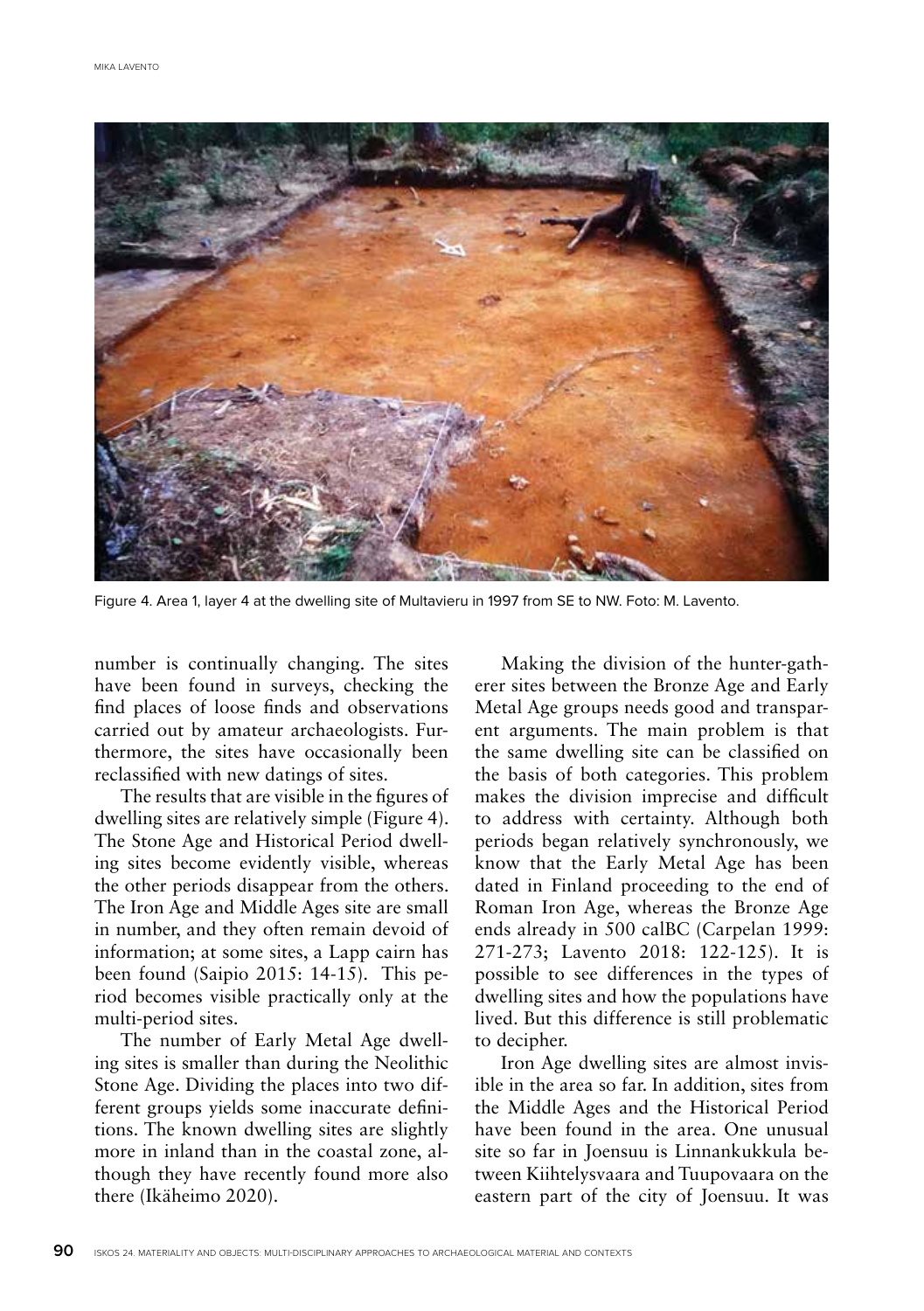found in 2016 and the site has been dated to between 1300 and 1400 AD (Laakso & Tiilikkala 2018).

#### **5 The scientific analysis of ceramics at the dwelling site of Multavieru**

Table 3 describes the Neolithic ceramics, divided by type, found in the different municipalities of North Karelia. It is also one means of following the activity and the change of each population in the areas.

The earliest ceramic type, the Säräisniemi 1 Ware, is known only at one site in the area. Although it has been dated in Finnmark in Norway during the period 5400-4500 calBC (Skandfer 2009: 357) or 5630-4100 calBC (Skandfer 2011: 171), it has been dated in Finland to ca 5200-4400 calBC (Pesonen & Leskinen 2009: 302). The Early Comb Ceramics is known in Polvijärvi and Kontiolahti at two sites. These early sites nowadays belonged to practically the same phase, and they date to the period ca 4300-3800 calBC (Nordqvist 2018: 58). They have recently been dated by the AMS to the shorter period, 4030-3830 calBC (Pesonen & Oinonen 2019: 256-261).

The Early Asbestos Ceramics is known in all of North Karelian´s municipalities and, therefore, in of special interest here. The different asbestos minerals were possible close to the sites, which began in ceramics during the early part of the 5th millennium BC (Lavento & Hornytzkyj 1996; Nordqvist 2018: 104-105; Pesonen 1996).

The Typical Comb Ware is known at 24 dwelling sites in the municipalities discussed in this article. During the time the ceramics were in use, the population grew to its largest extent during the Neolithic, although this is not evident on the basis of the available information at the moment (Mökkönen 2014; Tallavaara et al. 2014). The Typical Comb Ware people migrated to the area of contemporary Finland from the Middle- and Upper area of the Volga River. This took place soon after 3900-3800 calBC (Pesonen 2021: 28-36). The use of ceramics changed, when the Late Comb Ware, Kierikki Ware asbestos ceramics and even Rhomb-Pit ceramics came into use at some sites in Polvijärvi and Kontiolahti (Mökkönen & Nordqvist 2018). This indicated the various populations that prepared these ceramic types, which were synchronous for some time. The Rhomb-Pit ceramics is dated as slightly younger than the Late Comb Ware and it is known in Polvijärvi and Joensuu.

During the Middle and Late Neolithic, asbestos ceramics come into use, too. Asbestos ceramic types were first Early Asbestos Ware, then Kierikki Ware and finally Pöljä Ware. The Early Asbestos Ware came into use dur-

| <b>Ceramic types</b>       | Polvijärvi     | <b>Kontiolahti</b> | Joensuu | Liperi          | together        |
|----------------------------|----------------|--------------------|---------|-----------------|-----------------|
| Pöljä Ware                 | 2              |                    | 4       | 13              | 20              |
| Kierikki Ware              | $\overline{2}$ |                    |         | $\overline{7}$  | 9               |
| <b>Corded Ware</b>         |                |                    |         |                 |                 |
| <b>Pit-Comb Ware</b>       |                |                    | 2       |                 | 3               |
| Late Comb Ware             |                | 1                  |         |                 | $\overline{2}$  |
| <b>Typical Comb Ware</b>   | 5              | 3                  | 6       | 10 <sup>°</sup> | 24              |
| Early Comb Ware            |                |                    |         |                 | 2               |
| <b>Early Asbestos Ware</b> | 3              | 2                  | 3       | $\overline{2}$  | 10 <sup>°</sup> |
| Säräisniemi 1 Ware         |                |                    |         |                 | 1               |
| Together                   | 15             | 8                  | 16      | 32              | 71              |

Table 3. The number of Neolithic sites with separate ceramic types in different municipalities of North Karelia.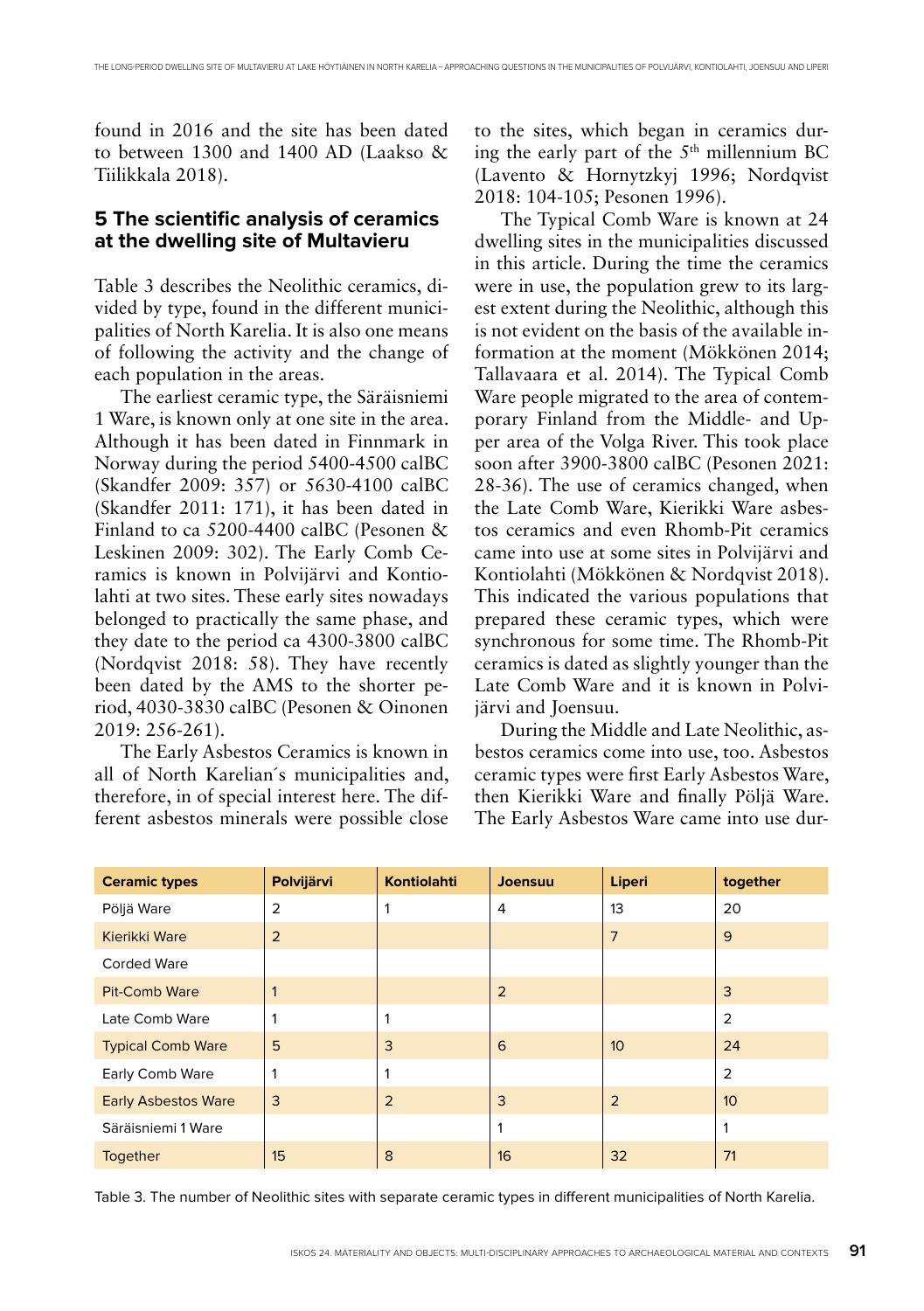| <b>Municipalities</b> | Polvijärvi | <b>Kontiolahti</b> | Joensuu | Liperi         |
|-----------------------|------------|--------------------|---------|----------------|
| Lepnaja Ware          | 7          |                    |         |                |
| Iron Age ceramics     |            |                    |         | $\overline{7}$ |
| Kjelmøy Ware          |            |                    |         |                |
| Sirnihta Ware         |            |                    |         | $\mathbf 1$    |
| Luukonsaari Ware      |            | 3                  | 4       | 3              |
| <b>Anttila Ware</b>   |            |                    |         |                |
| Kalmistonmäki Ware    |            |                    |         |                |
| Kainuu Ware           |            |                    |         |                |
| <b>Tomitsa Ware</b>   |            |                    |         | 1              |
| Sarsa Ware            |            |                    |         |                |

Table 4. Early Metal Age and Iron Age ceramic groups in the four municipalities of North Karelia.

ing the period 4600-3800 calBC (Nordqvist 2018: 58; Pesonen 1996). The Kierikki Ware came into use already ca 3600-2900 calBC (Nordqvist 2018) and Pöljä Ware was in use already during the period 3400-2500 calBC (Nordqvist 2018: 58; Nordqvist & Mökkönen 2017: j-k). Kierikki Ware is known in Polvijärvi and Liperi, but Pöljä Ware has been found in all four municipalities, which indicates when the use of asbestos ceramics reached a peak in ca 3400 calBC in North Karelia. Corded Ware has not been found in North Karelia.

One should note here that the Final Neolithic is a 500 year-long period, during which ceramic wares were not much found in the area during ca 2500-2000 calBC. The end of Pöljä Ware usage has usually been dated already at ca 2500 calBC. However, earlier in this period Jysmä Ware had come into use (Carpelan 1979: 15; Edgren 1964: 25). It must be remembered that we do not know enough about the end of the Final Neolithic. Recently, for example Nordqvist (2018: 107- 108) has assumed that the type "does not exist as an individual type" but belongs to Pöljä ceramics.

The Early Metal Age sites imply a smaller number of fragments of ceramics than the Neolithic sites. The period is almost 2500 years shorter than the Neolithic. It begins in North Karelia with Textile ceramics, which

has been divided in Finland into four subtypes (Lavento 2001). The Textile ceramics known in the area are mostly the eastern subtype of the main type.

Perhaps the most important dwelling site dating to the Early Metal Age is probably Varaslampi in Joensuu, which was excavated and then destroyed due to the construction of the main road 6. The material at the site includes mostly Textile ceramics but some Luukonsaari ceramics (Lavento 2001: 231).

In the area, Sär 2 ceramics was also in use. Its use began ca 800 calBC at the latest and it continued into the 4th century AD. In the Lake Saimaa region, two subtypes of Sär 2 ceramics were used in particular and two subtypes were both originally found and separated from the dwelling sites in Saimaa. The Luukonsaari type was originally decorated in Kuopio (Meinander 1969), but they were known in all municipalities in North Karelia. The Sirnihta Ware, which was originally separated in the municipality Kesälahti, in North Karelia (Carpelan 1999), is known still only at two dwelling sites in the municipalities of Polvijärvi and Liperi. Ceramics was at least locally in use at the end of the Early Metal Age, i.e. between ca 500 BC and 300 AD.

Of interest here is that the ceramics dating to the Iron Age ceramics and the Middle Ages was found at seven sites, but in differ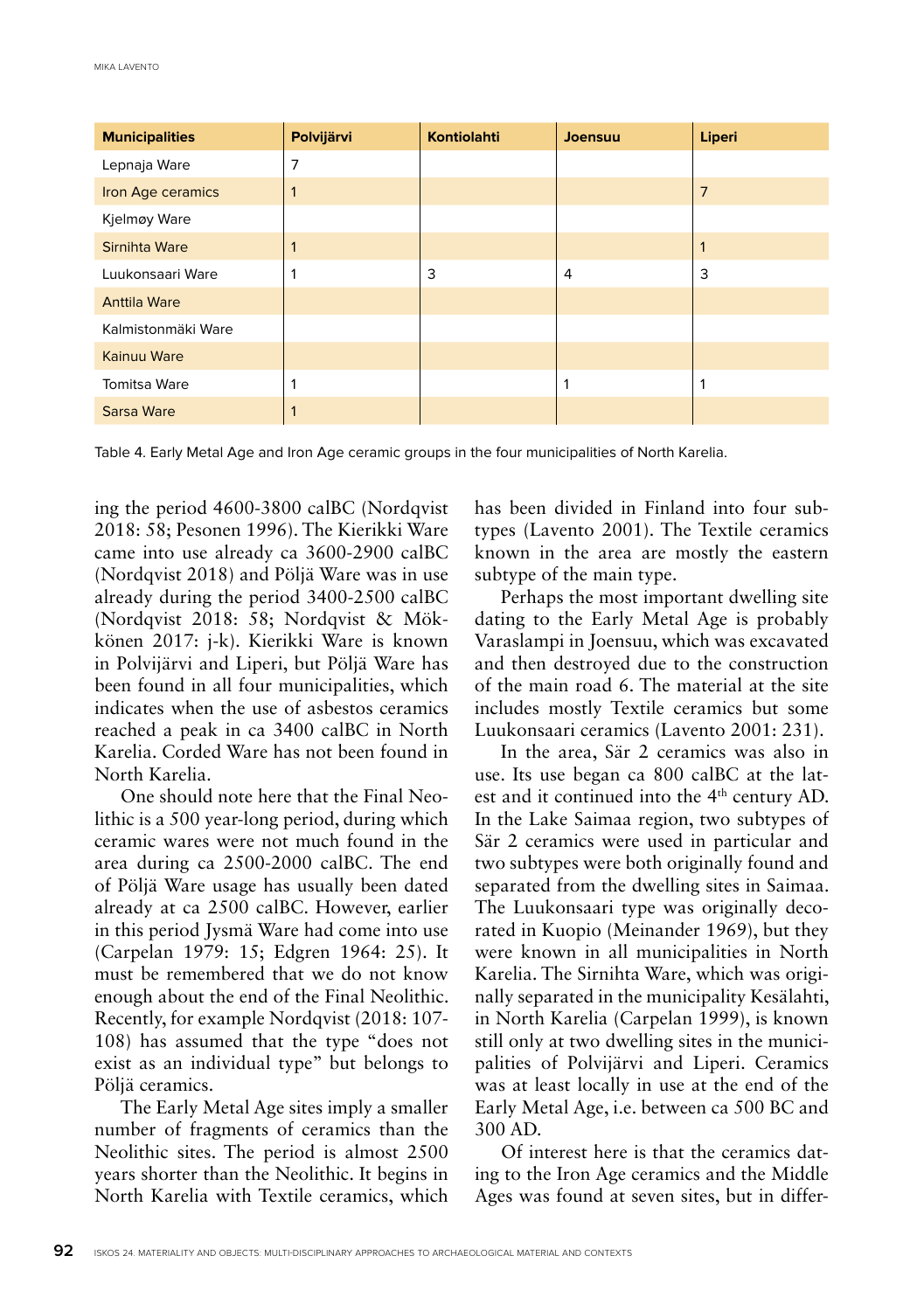ent municipalities. The Iron Age ceramics are known in Liperi and the Lepnaja ceramics at several sites in Sotkuma in Polvijärvi (Enqvist 2002). The spinning of a potter's wheel began in the Karelian Isthmus in the mid-10<sup>th</sup> century BC and the using of the technology continued to the beginning of the  $20<sup>th</sup>$  century (Uino 1997: 396-397).

## **6 The excavation at the dwelling site Multavieru in Kinahmo in Polvijärvi**

Perhaps the best known archaeological site excavated in Polvijävi municipality is Sola in Suovaara, because of its early copper finds (Taavitsainen 1982). In the municipality of Polvijärvi a historical dwelling site was excavated here as well (Pesonen 1997a). However, the largest inhabited dwelling site from the Late Mesolithic to the Middle Ages was that of Multavieru in Kinahmo, in the northern part of the municipality.

Multavieru is the dwelling site area found within a zone of ca 350 m long and not larger than 80 m wide near the River Kiskonjoki, which empties into Lake Höytiäinen. The site was found in 1969 (Luukkainen 1969) by Tuomas Björkman (1969) and it was first investigated only after two years (Keskitalo 1971). The site was again surveyed by Hannu Poutiainen's group in 1993 and 1996 (Poutiainen et al. 1995; 1996). It was further studied at the end of the 1990s (Mikkola 1998; Pesonen 1997b) and finally in 2002 in connection with the survey of the whole of Polvijärvi (Joona & Ojanlatva 2002b).

Two excavations were carried out in Multavieru by the Department of Archaeology, the University of Helsinki in 1996 and 1997. The fieldwork was a teaching excavation and took place in the area where the site was partly destroyed, due to the operations of a gravel pit. Several periods of settlement were observed at the dwelling site. The excavated material implies material from the Late Mesolithic to the Middle Ages; this is visible in the change of stone material and the beginning of ceramic vessels and the change in the ceramic types in use at the site (Lavento

1997; 1999b: 30-32). The largest excavation area in Multavieru was 120 m2 in 1996 (NM = National Museum number 29635:1-945) with its size being reduced to  $113 \text{ m}^2$  in  $1997$ (NM 30767: 1-1018).

The excavation was led by Assistant Mika Lavento in 1996. The general maps were produced by Assistant FL Anne Wikkula together with Assistant BA Marja Mustakallio-Jussila. MA Derek Fewster was the expert who helped students to draw leveland profile mapping. The maps were drawn by BA Raija Ylönen and documented by MA Esa Mikkola.

Lavento led the excavation in 1997, but Lic. Phil. Petri Halinen was in charge of teaching general mapping and sampling. PhD Tuija Rankama, who was Acting Professor in Ari Siiriäinen's absence, taught drawing the level and profile mapping together with students. Esa Mikkola did the mapping of finds using a Tachymeter and drawing the maps together with three students.

The excavation was carried out in eight various areas, the largest in 1977 being 76  $m<sup>2</sup>$  and the smallest 2  $m<sup>2</sup>$  in size. One of them was the profile of the sandpit. The reason for this was that only part of the dwelling site was possible to excavate, whereas the area implied remains from different periods that were essential to understand. Two areas were excavated already in 1996 and the others in 1997. The four largest excavation areas and the profile are located close to the sandpit and the others to the north of it, the farthest being over 100 m away.

The research methodology at the excavation implied several natural scientific analyses that opened the viewpoint onto the long prehistory of the habitation at Multavieru. The first methods are based on the research of the geology of the environment that connected with the history of Lake Höytiäinen. The site was located near the shore of Lake Höytiäinen, until the water level drained down over 11,5 m in 1859 (Donner 1978, 228). We must remember that, before this, the water level was stable at almost the same level for several thousand years.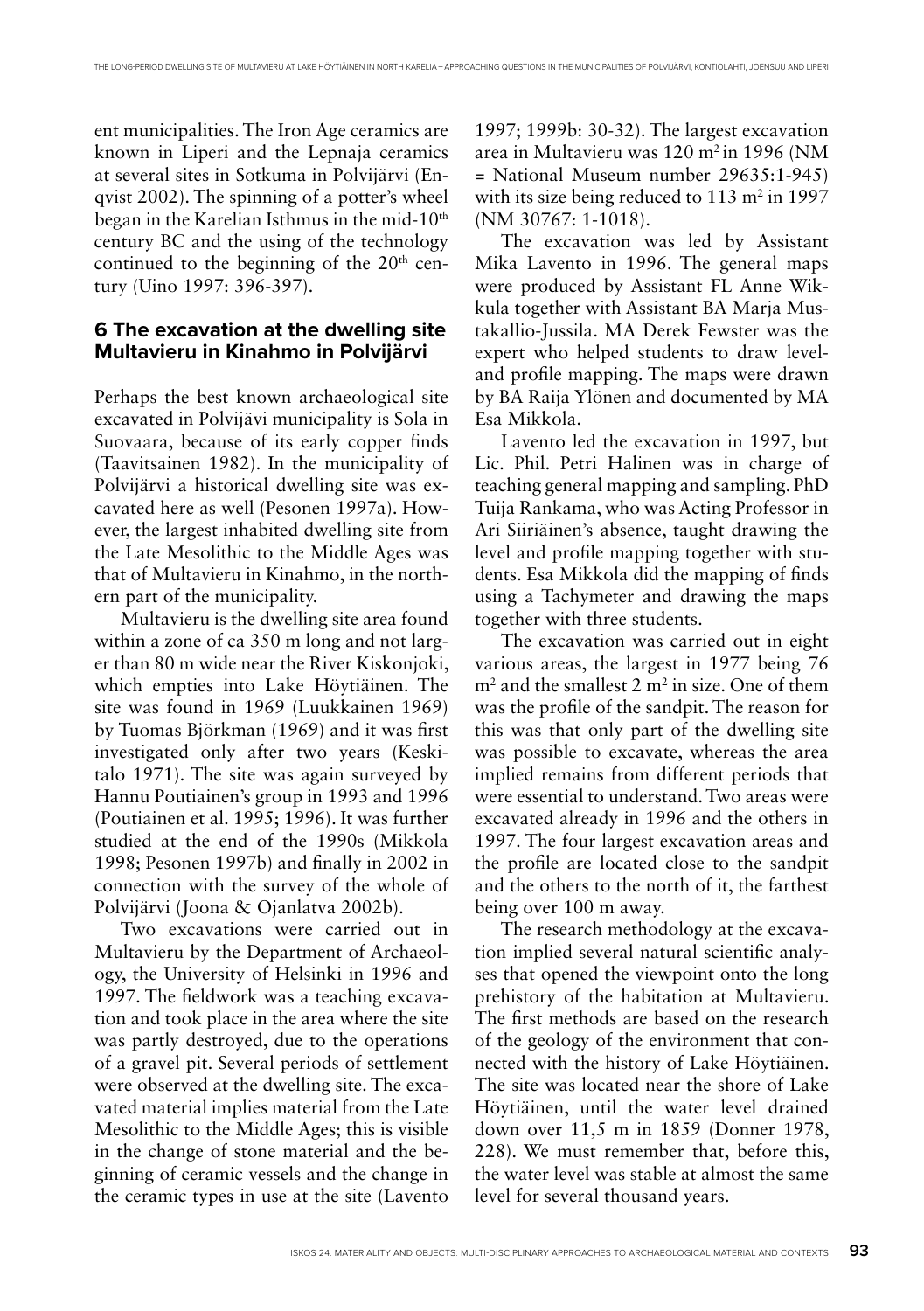| Area           | flint<br>point | flint<br>artefact | flint<br>flake | quartz<br>artefact | quartz<br>scraper | quart<br>nuclei | quartz<br>flake | stone<br>fragment |
|----------------|----------------|-------------------|----------------|--------------------|-------------------|-----------------|-----------------|-------------------|
|                | 1              | 1                 | 8              | 3                  | 28                | 23              | 1048            | 5                 |
| $\overline{2}$ |                |                   |                |                    | $\mathbf{1}$      | $\mathbf{1}$    | 47              |                   |
| 3              |                |                   |                | 1                  |                   |                 | 95              |                   |
| $\overline{4}$ |                |                   | 6              | $\mathbf{1}$       |                   |                 |                 |                   |
| 5              |                |                   |                |                    |                   |                 |                 |                   |
| 6              |                |                   |                |                    |                   |                 | $\mathbf{1}$    |                   |
| rim of sandpit |                |                   | $\overline{2}$ | 1                  |                   |                 | 27              |                   |

Table 5. Stone finds found in different excavation areas in Multavieru during 1996-1997 (NM 29635:1-945 and 30767:1-1018).

| Area              | ceramics<br>rim | ceramics<br>bottom | ceramics<br>pieces | burnt clay     | asbestos | burnt<br>bones | iron slag |
|-------------------|-----------------|--------------------|--------------------|----------------|----------|----------------|-----------|
|                   | 21              | 5                  | 447                | 10 9 28        | 42       | 771            | 1         |
| 2                 |                 |                    | 9                  | 30             |          |                |           |
| 3                 |                 |                    |                    |                |          |                |           |
| $\overline{4}$    | 3               |                    | 25                 | $\overline{4}$ |          | 9              | 22        |
| 5                 |                 |                    |                    |                |          | 62             | 6         |
| 6                 |                 |                    |                    |                |          |                |           |
| rims of sand pits | 1               |                    | 1                  | 514            | 42       | 125            | 1         |
| together          | 26              | 5                  | 483                | 11 4 7 6       | 42       | 967            | 30        |

Table 6. The amount of ceramic, asbestos, burnt bones and iron slag fragments in the excavations of Multavieru during 1996-1997 (NM 29635:1-945 and 30767:1-1018).

In Figure 5, one can see the location of the excavation areas of the field work during 1996-1997. In the excavations, several types of material were found to have been handled and prepared by human beings, but in some cases, these were difficult to date. Interestingly, though the site was in continuous use for a long time, there was only one flint point discovered, as well as one other artefact made from flint material. The 16 flint flakes indicate that very little raw flint material was brought to Multavieru. In the excavation finds, only a small number of other stone artefacts were found.

Table 6 indicates that a piece of burnt clay is the largest group of material finds at the dwelling sites in Multavieru. This was due to the historical iron casting at the site.

The largest prehistoric materials at the site are burnt bones. An easily visible stone-find group is quartz and its flakes. This supports the assumption that they were preserved in use during the long period in the area. It is evident that, in spite of the long period of continuous living at the site, material was possible to find in the environment. Local quartz is the most important material for many artefacts.

Although ceramics is various and date to the long period of habitation, the number of pieces is very large. First of all, it was found in excavation area 1, which is the largest excavation area. Only evident ceramic pieces were separated in the excavations, together. Some ceramics were found particularly in areas 2 and 4 and the rim part of the site,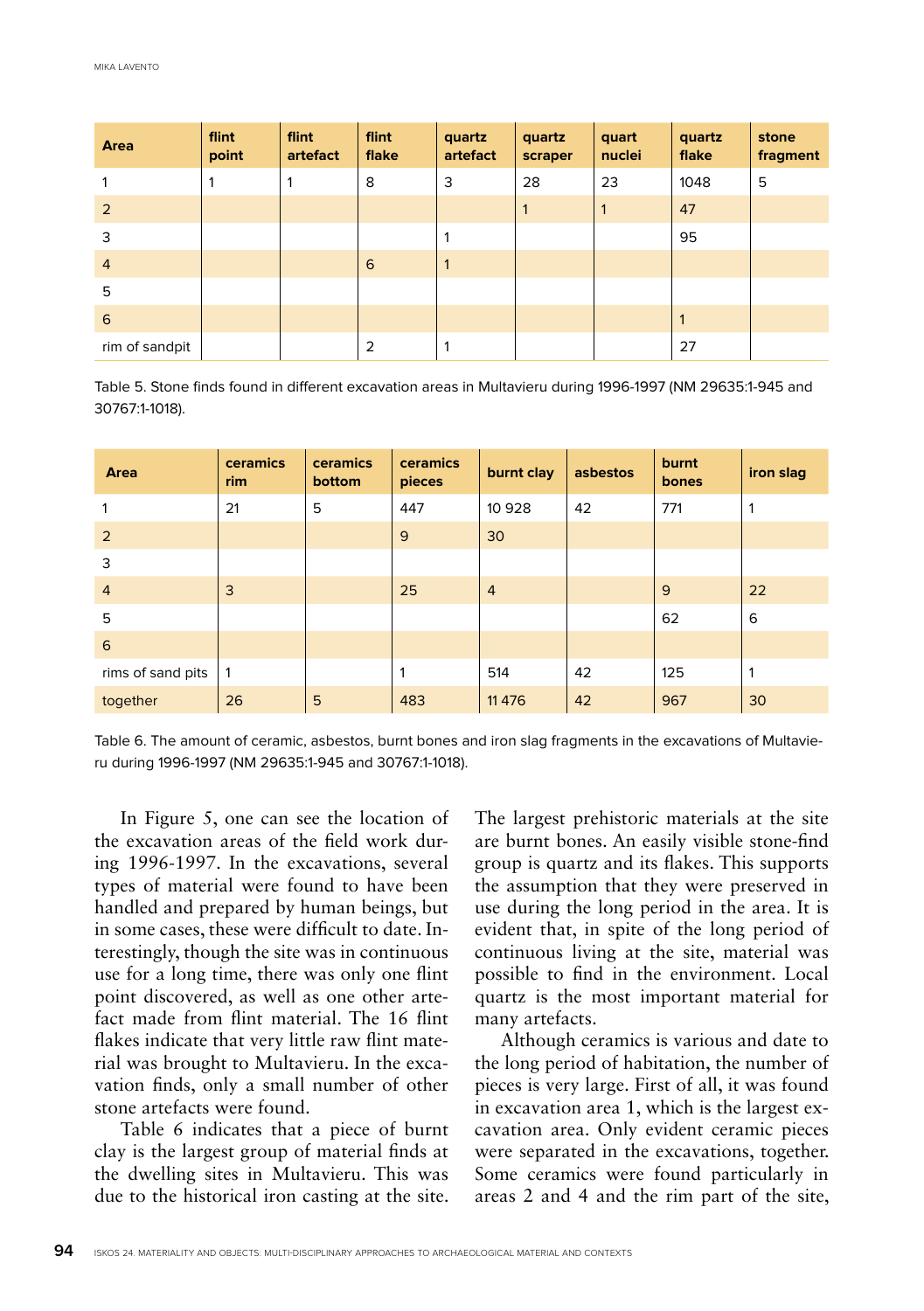

Figure 5. The general map of Multavieru teaching excavation area between 1996-1997.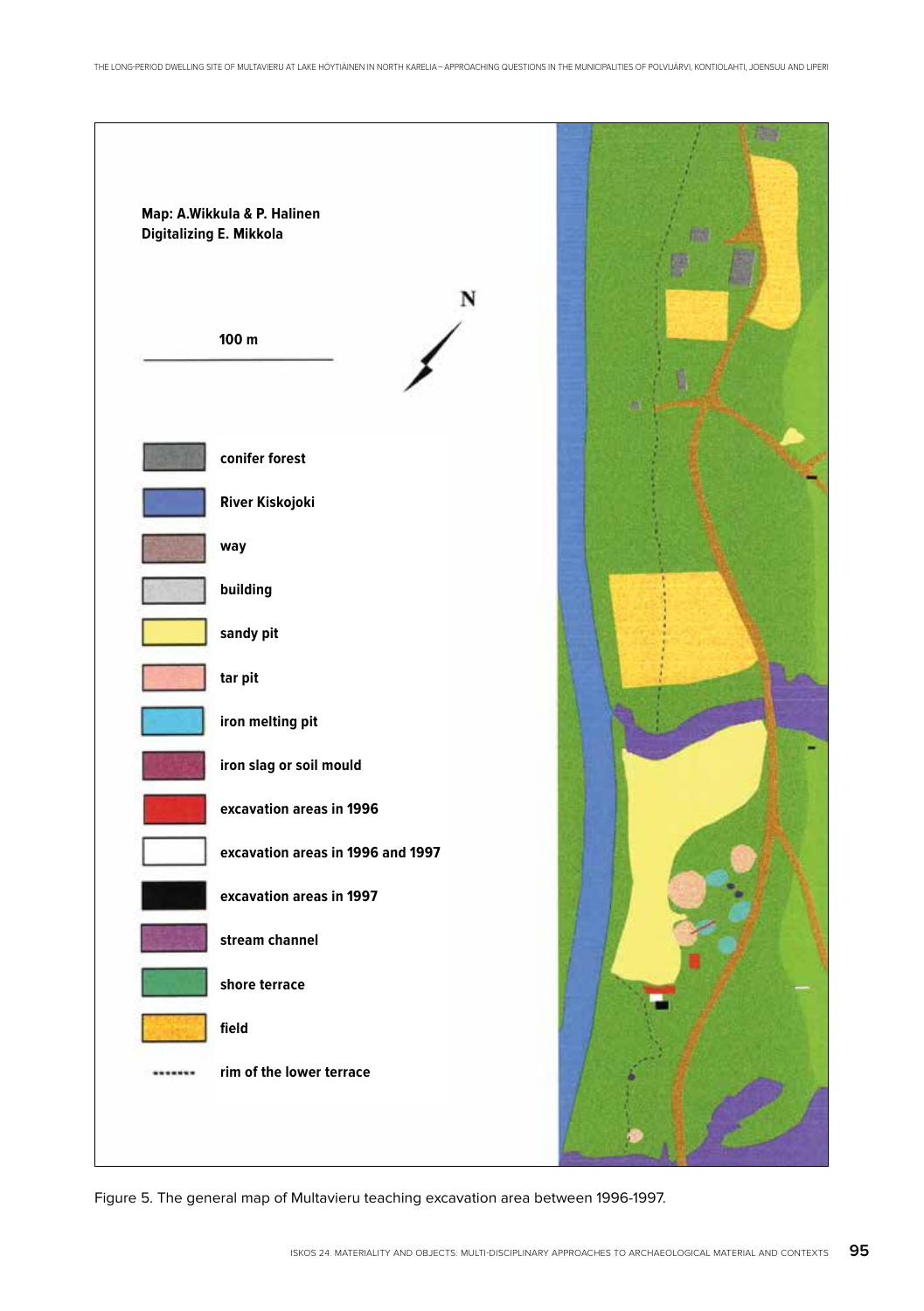which was mostly collapsed because of the gravel pit. The situation is the very same with other find types in the site with the ceramics. In other areas, ceramics were not found.

At the dwelling site of Multavieru, the ceramic material is rich and various and indicates how the site was inhabited during the whole Neolithic and Early Metal Age periods. The number of vessels is not large but indicates which ceramic types are visible at the site. The earliest groups at the site are Early, Typical and Late Comb Ware. The use of asbestos began with the Early Asbestos Ware but followed by Kierikki and Pöljä types. The habitation continued at the site during the Early Metal Age, which is easily visible in the Textile ceramics and Luukonsaari type of Sär 2 ceramics (Lavento 2001, 236).

What is particularly unusual is the appearance of Slavic-Karelian ceramics, which date to the Middle Ages. Ceramics came into use in northern Saimaa as early as ca 1000 AD and, interestingly, it continued as long as into the 19<sup>th</sup> century AD (Enqvist 2006: 412-413). In the area of Polvijärvi municipality, this ceramic has been found at several dwelling sites.

The dwelling site area in Multavieru was researched by doing the analysis of phosphorous and other elements. These analyses were done by student Paula Kouki. The topic of her MA thesis was based on the material at the site (Kouki 1999; 2000). The measurements were done by Atomic Absorption Spectroscopy (AAS) with FAAS and by Inductively coupled plasma mass spectrometry (ICP-MS). FAAS analysis belongs to AAS methods with the purpose of using the flame atomizer, the temperature of which is as high as 2300 degrees C. The method itself is the oldest, but the most commonly used in atomizing types in AAS flames (Broekaert 1998).

It became possible for Kouki (1999) to separate 11 elements, the amount of which was influenced by the activity of human beings. The elemental analysis indicated where and how active habitation had taken place in Multavieru. One problem – although a strength – for the soil analysis was the long settlement period from the Mesolithic to the Historical Period, which has mixed the earlier layers of soil. Although anomalies were possible for dating, the phases of the habitation were difficult to separate.

The dwelling site is located at the esker that developed when ice began to melt after the Dryas Age ca 14 000 BP. Soil at Multavieru is podsol, which has developed over the course of several hundred years and implies the aggregate sandy layers. Its main element after iron and aluminium are P and Ca, but Mg is connected with the high values of P/ Ca. Zn and Mn have to accumulate with Ca and they are concentrated on the B horizon in ca 30 cm from the surface (Kouki 2000: 9-13). The analyses indicate the activity of human beings although the results are not self-evident.

Altogether, 289 phosphorous samples were taken altogether – 133 in 1996 and 156 in 1997. The analyses were carried out by the Arrhenius-test in the laboratory with Citron acid soaking (Jussila et al. 1989: 25). The values deverged quite a lot in the area, but the clustering is visible in two areas, in particular. The first concentration is located around the gravel pit, close to the excavations, and the second is located on the northern side of the small ditch and road in the research area, ca 150 m to the north of the excavation areas. The highest phosphorous values in the area were over 1000 mgP/kg and the smallest only 0 mgP/kg (Kouki 2000: 9-13; Lavento 1997: 12-13; 1999a: 17). This indicates active habitation that has lasted a thousand years at the same place and that the human activity has mostly concentrated to upper terrace.

Macrofossil analysis was done by BA Tanja Tenhunen with the help of FT Terttu Lempiäinen. Samples were taken from areas 1 and 4. The sites dating to the more recent part of the habitation, from Sär 2 ceramics and later, imply mostly rye (*Secele Cereale* and *Cereale*) which indicate grain crops. Fat hen (*Cheopodium Album*) and sorrel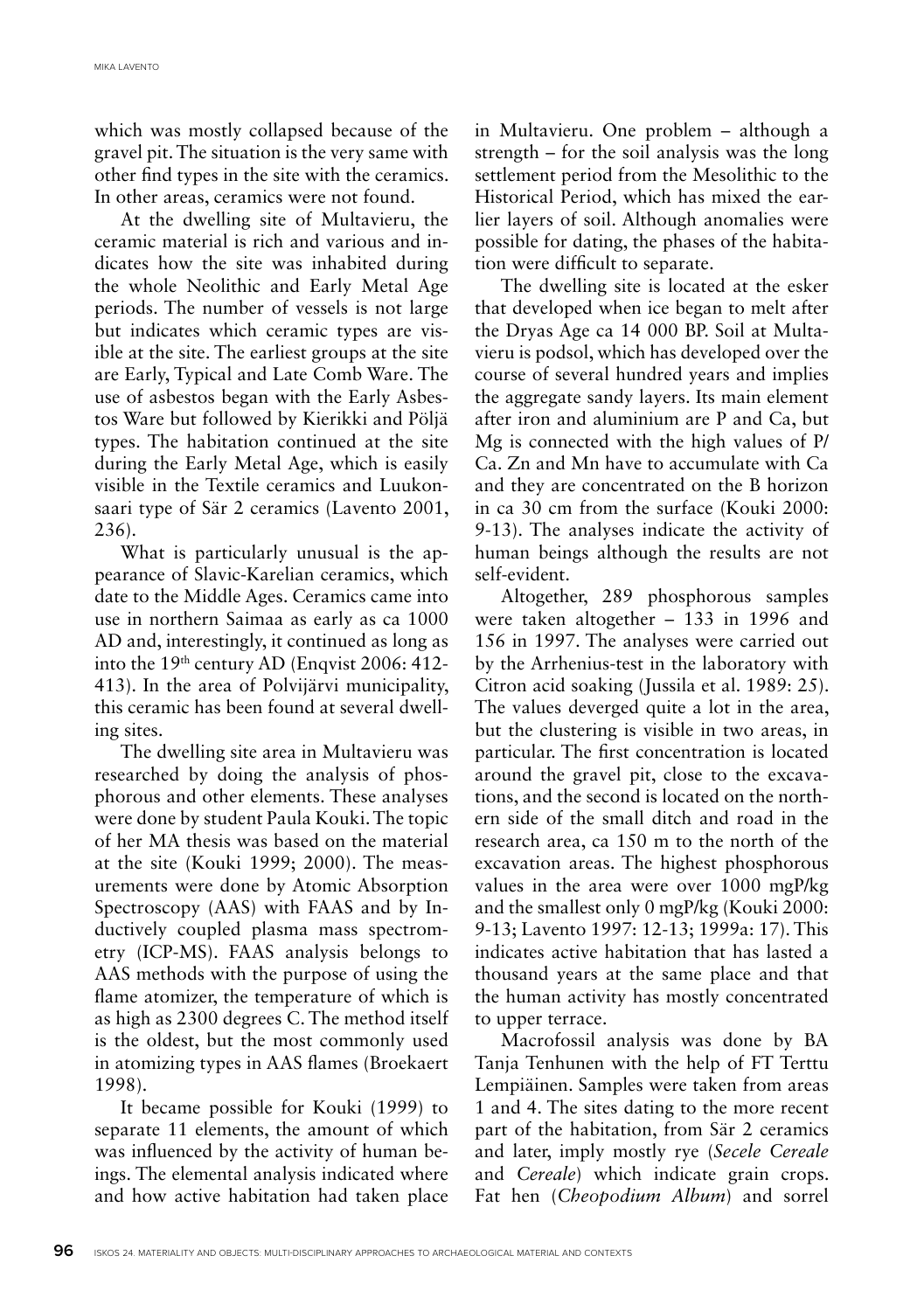| <b>Sample</b>    | area | vear | <b>Hel-number</b> | <sup>14</sup> C dating | calibrating                                               |
|------------------|------|------|-------------------|------------------------|-----------------------------------------------------------|
| $\mathcal{P}$    |      | 1996 | 3909              | $380 + 80$             | 1449(0.57)1530<br>1560(0.43)1630                          |
| 12               |      | 1996 | 3910              | $1480+80$              | 450(0.14)490<br>510(0.86)650                              |
| 13               |      | 1996 | 3911              | 5550+120               | 4590(003)4560 BC<br>4540(0.86)4320 BC<br>4290(011)4240 BC |
| 10 <sup>10</sup> | rim  | 1997 | 4147              | $450+60$               | 1400(1.0)1495                                             |
| 9                | 3    | 1997 | 4148              | $1950+80$              | 90(1.0)180                                                |
| $\overline{4}$   | 3    | 1997 | 4164              | $1210+80$              | 610(1.0)890                                               |

Table 7. Datings at the dwelling site of Multavieru in 1996 and 1997 calibrated by OxCal 4.1.

(*Rumex Acetosa*) in another sample indicated the collections from the Stone Age (Tenhunen 1988). In the 1996 analyses, the excavation mentioned that macrofossils are the most visible ones observed, but very visible are the raspberry remains (*Rubus Idaeus*), "the grape of the bear" (*Arctostaphylus Uva-ursa*), and common knotgrass (*Polygonum Aviculare*) (Tenhunen 1997). They are archaeophytes that have spread in the areas due to human impact.

FM Pirkko Ukkonen did the osteological analysis of the bone material. In general, the majority of the find material of the excavation was burnt bone and it was excavated in area 1. Bone remains were small but still possible to analyse. According to Ukkonen´s analysis, most of the bone material was fish and identified as *Teleostei*; the only exception she observed was Eurasian beaver (Lavento 1999a: 18). This is easy to understand because the place was located by the ancient shoreline and the excavations took place particularly there. The analysis is not done in detail from all the material of the excavations.

In 1996, 13 separate  $^{14}C$  samples were taken and, in 1997, a total of 11 were taken. Together, six of these samples were analysed at the dating laboratory of Luomus, the Finnish Museum of Natural History, at the University of Helsinki in 1997 and 1999 (Table 7). Further, four TL samples were taken from the hearths in excavation area 3. So far, these samples have not yet been analysed.

Dating samples have come mainly from the different contexts of habitation, which were not easy to separate during the excavation, however. Two of these samples are quite recent and indicate that the dwelling site was used in the beginning of our era. The site was still inhabited during the early and middle Iron Age, which is unusual in North Karelia. This is from the Luukonsaari as well as Sirnihta ceramics found at 2/3 layers in the excavation areas and Slavo-Karelian ceramics in layers 1/2, in particular. It is probable that the most recent dates in Multavieru are probably between the 14<sup>th</sup> and 17<sup>th</sup> centuries AD (Lavento 1999b, 32-34) – though use of this site in Karelia has continued into the  $19<sup>th</sup>$  century (Enqvist 2006, 417).

Multavieru is a versatile dwelling site where also a Historical Period is well visible. The first example of this period is located in excavation area 1 and on the SW side of the iron smelting places, which date between the 17th and the 18th centuries AD. Other remains of this period include tar burning that is visible in the area, as the tar burning pit was used in the 18th century AD. Both activities are well visible on the surface at the site (Lavento 1997). These activities were both used in the dwelling-site area because soil is mostly gravel and relatively easy to dig into. The wood that was used in both cases was pine.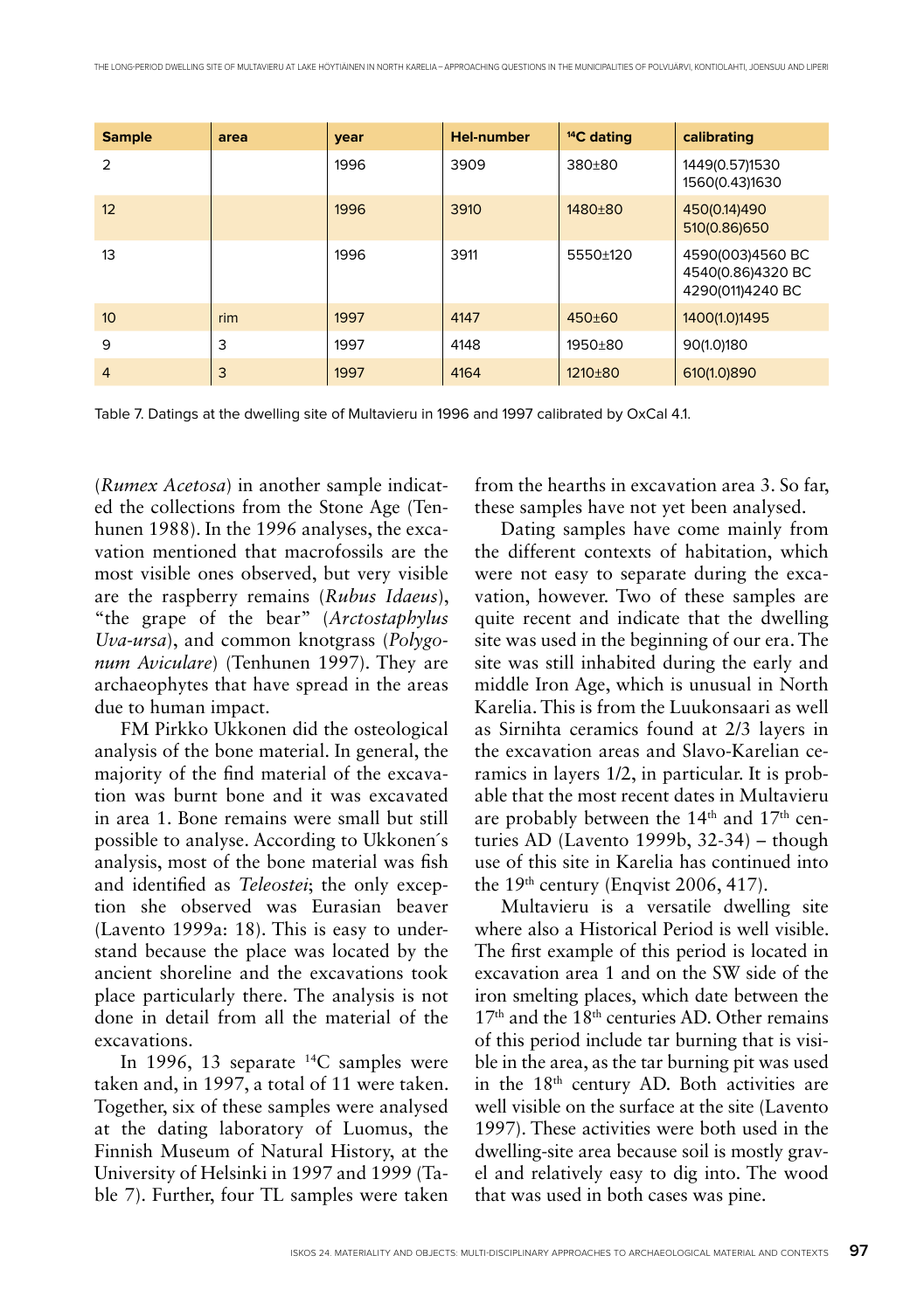Iron smelting was the method that was both practical and handy in eastern Finland during the Historical Period. Four historical smelting furnaces were located at the site (Fig. 5). One trench was opened across the smelting furnace in 1996. It indicates how the furnace was made and the similar type of structures it is possible to find in eastern Finland. They are known in the municipality of Ilomantsi in East Karelia, and they date between the  $16<sup>th</sup>$  and  $19<sup>th</sup>$  centuries AD (Mikkonen 2007) as well as to the same period as the smelting furnace in Multavieru. Iron ore was easy to hand quarry from Lake Höytiäinen and alongside the Kiskonjoki River and its tributaries. This gives an impression of how important the role of local iron smelting played for many historical local peasants around Lake Höytiäinen.

Three large tar-burning pits are visible inside the dwelling site, but probably their number was larger before digging the gravel pits. They are located outside the dwellingsite areas separated during the excavation project, too. This is because the same kind of area continues in the southern and northern part of it, and it is possible for that. The areas were utilized for both purposes and it means that the area was not needed for habitation. Numerous remains of tar burning were found, but the pits were not excavated during the fieldwork. Moreover, although the research of the historical tar trade has concentrated on Ostrobothnia in Finland (Turpeinen 2010), it is evident that large amounts of processing took place in the Saimaa region as well. In this regard, the archaeological research on tar is still awaiting work.

People who lived on the shores of Lake Höytiäinen began to seek suitable places for living that were well suited for agriculture; this took place at the beginning of the Early Metal Age, at the latest, but perhaps even earlier (Grönlund 1995; Grönlund et al. 1993; 1995). Multavieru was such a place; though the habitation continued there during the greater part of the Iron Age.

It has already been mentioned that the late Middle Ages and, in particular, the Historical Period starts becoming more visible at the dwelling sites also in North Karelia. One example of this was Kylälampi 2, which was excavated by Lic. Phil. Petro Pesonen and PhD Tuija Rankama in 1997. It was located on the western side of Multavieru, in Venepohja near Lake Viinijärvi (Pesonen 1997a). The habitation at the site began in the 1660s AD and it has continued there to the present. The research at the site was carried out by archaeological methods and natural scientific methods, such as macrofossil analysis. The excavation and the results achieved were interesting to the extent that they were new. The results were partly synchronous with the use of the dwelling site of Multavieru and its excavation was carried out in 1997. Further, the material at Kylälampi 2 implied the Slavo-Karelian ceramics, which was not well known.

#### **7 Conclusions**

The find material and sites constitute the totality of habitation from the late Mesolithic to the Historical Period in North Karelia. Almost all periods imply the archaeological remains of habitation. The area has been archaeologically researched by way of normal surveys; the extent of excavation work has been relatively restricted because the areas have not been actively built-up. Excavations have taken place mainly in cities and along some road alignments.

Most dwellings sites in North Karelia are known as a result of surveys. Few sites have been studied and only a small part of them have been excavated. Almost all ceramic types that can be assumed are known in the area. The information is visible in more detail in the chapter "Dwelling sites in the area of four municipalities". An unusually interesting ceramic group is that of the Slavic-Karelian Lepnaja group, which came into use in some areas during the Middle Ages.

At the end of the Stone Age, the habitation in these areas decreased considerably, but increased again during the Early Metal Age. This is visible at some dwelling sites where people lived during the late part of the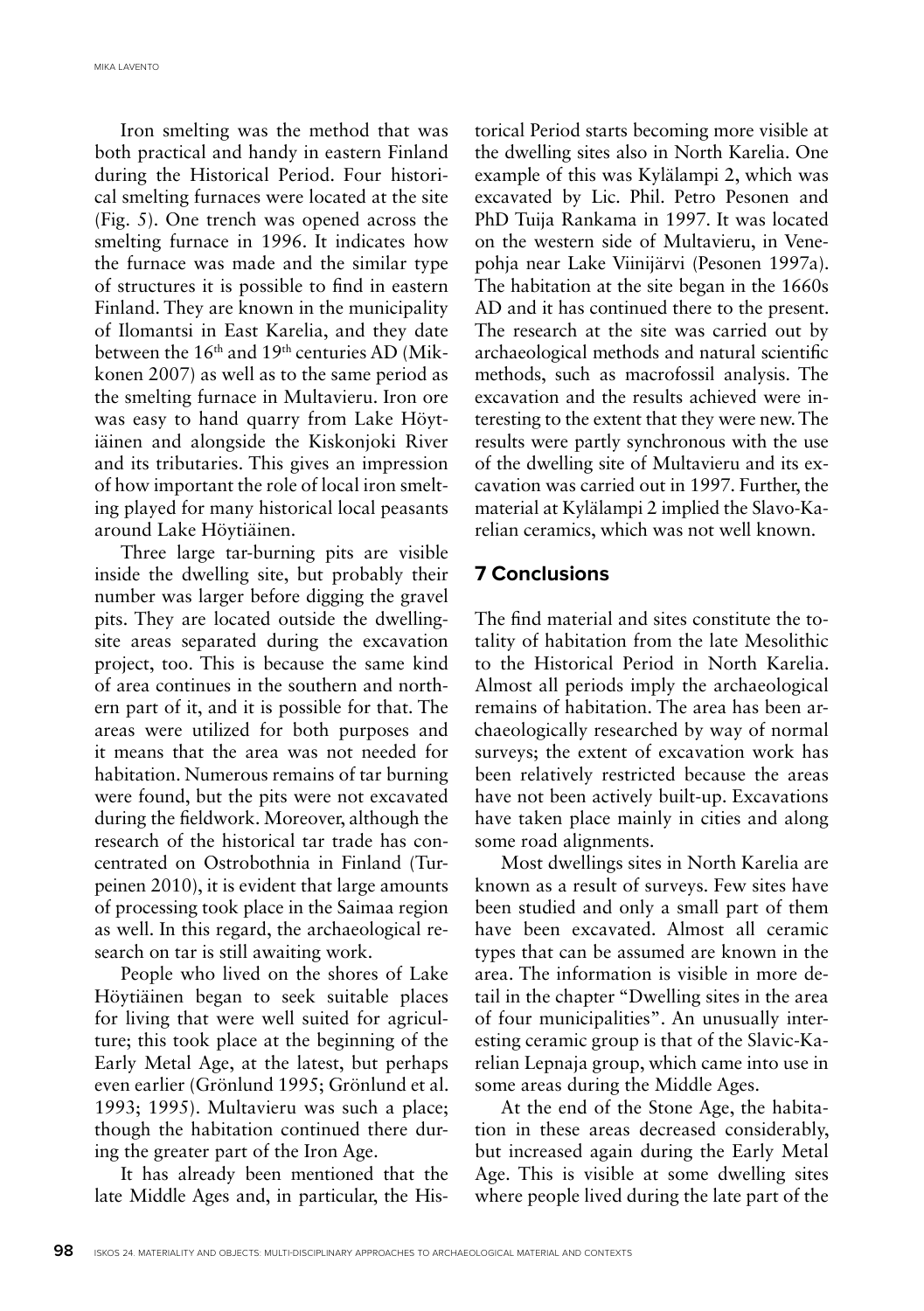Early Metal Age. What the real situation was during the Iron Age, when iron came into use, is not known to us on the basis of contemporary archaeological material.

The population has been very small in general and the number of each group of people may have numbered only in some tens of people. The estimate for the largest population size possible, on the basis of the archaeological material, dates to the Typical Comb Ware II. This estimate is reflected in the numbers of dwelling sites and on the number of archaeological materials. The population receded at the end of the Final Neolithic but began to grow again from the beginning of the Early Metal Age. Habitation increased closer to our own era, but afterwards the early phase of the Iron Age was no longer so easily visible. This may refer to the receding habitation in the area. The settlement began again during the Viking Age and particularly toward the coming of the Middle Ages.

At the dwelling site of Multavieru in Polvijärvi municipality, a large part of the area was excavated and investigated by oth-

#### **References**

#### **Archival sources**

- Björkman, T. 1961. Kertomus Polvijärven pitäjän Solan kylän Suovaaran kivikautisen asuinpaikan kaivauksesta v. 1960.
- Björkman, T. 1969. Kertomus kivikautisen asuinpaikan tarkastuksesta Polvijärven kunnan Lahto lahden kylässä Multavierun talon maalla 17.7.1969.
- Forsberg, O. 2003a. Kiihtelysvaaran arkeologinen inventointi. Polkuja esihistoriaan -projekti. Pohjois-Karjalan museo.
- Forsberg, O. 2003b. Kontiolahden arkeologinen inventointi. Polkuja esihistoriaan -projekti. Pohjois-Karjalan museo.
- Grönlund, E., Koponen, M., Kupiainen, R. & Poutiainen, H. 2003. Tarkastus Polvijärven Multavierussa.
- Joona, J.-P. & Ojanlatva, E. 2002a. Joensuun inventointi 13.5. – 31.5.2002.
- Joona, J.-P. & Ojanlatva, E. 2002b. Polvijärven inventointi 1.6.-9.7.2002.
- Jussila, T. 2012. Kontiolahti Jakokoski. Osayleiskaava-alueen muinaisjäännösinventointi 2012. Mikroliitti Oy.

er methods. One must still remember that a considerable part of the dwelling site was destroyed as a result of digging a rather sizable gravel pit in the area, before the site was located. On the shores of Lake Höytiäinen, some areas were long in use at same places, because water or some raw materials were available at these places.

On the other hand, shore displacement in Lake Saimaa has affected the environment and, furthermore, it is changing all the time. The excavation material indicated the changes of the culture at the site, but it is essential that the habitation continues during the long term without gradually receding. Finally, the use of the Multavieru dwelling site was preserved during the Iron Age and the Middle Ages, when the area was inhabited by the farmers – who came to the northern Karelia area from the Karelian Isthmus, Häme and Savo. Thereafter, Multavieru was inhabited during the Middle- Ages and this habitation continued there into the Historical Age. The site was still used for other purposes, such as for making iron and finally tar burning during the  $18<sup>th</sup>$  century AD.

- Jussila, T. 2014. Kontiolahti Kontioniemen osayleiskaavaalueen muinaisjäännösinventointi 2014. Mikroliitti Oy.
- Karjalainen, T. 2004. Tuupovaaran arkeologinen inventointi. Muinaisilla poluilla -hanke. Pohjois-Karjalan museo.
- Keskitalo, O. 1971. Polvijärvi Martonvaara Multavieru. Kivikautinen asuinpaikka.
- Koivikko, M. and Ruuttu, P. 1996. Polvijärvi Sola Suovaara prospektointi.
- Laakso, V. & Tiilikkala, J. 2018. Joensuu Kovero. Linnankukkula Muinaislinnan arkeologinen kaivaus 2018. Muinaislinnan arkeologinen kaivaus 2018. Maanala Oy.
- Lahtiperä, P. 1967a. Kiihtelysvaaran arkeologinen inventointi. Muinaistieteellinen toimikunta.
- Lahtiperä, P. 1967b. Pyhäselän arkeologinen inventointi. Muinaistieteellinen toimikunta.
- Lahtiperä, P. 1967c. Tuupovaaran arkeologinen inventointi. Muinaistieteellinen toimikunta.
- Lahtiperä, P. 1968a. Joensuun arkeologinen inventointi. Muinaistieteellinen toimikunta.
- Lahtiperä, P. 1968b. Kontiolahden arkeologinen inventointi. Muinaistieteellinen toimikunta.
- Lavento, M. 1997. Polvijärvi Kinahmo Multavieru. Kertomus v:n 1996 kaivauksesta. Helsingin yliopisto,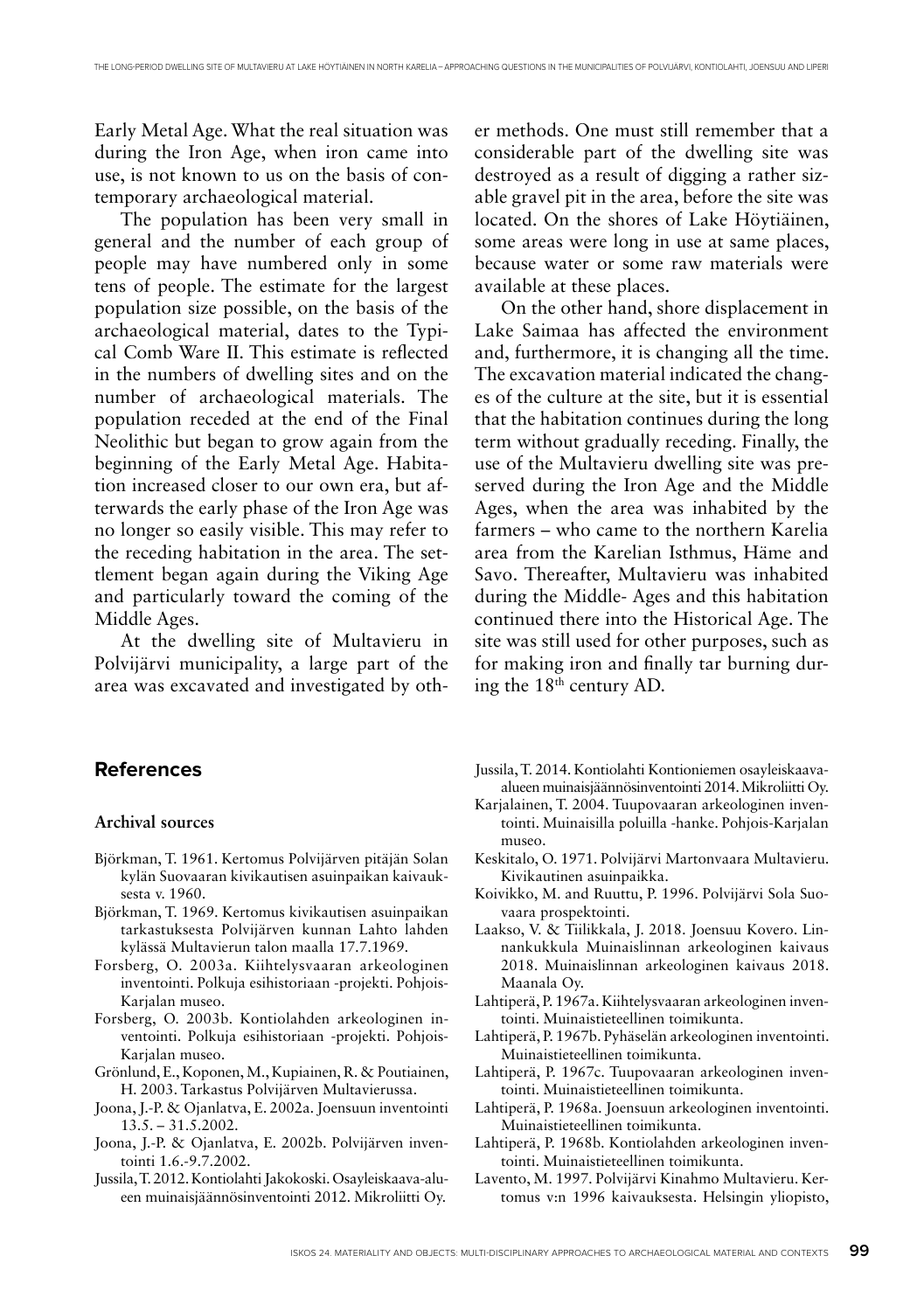arkeologian laitos.

- Lavento, M. 1999a. Polvijärvi Kinahmo Multavieru. Kertomus v:n 1997 kaivauksesta. Helsingin yliopisto, arkeologian laitos.
- Luho, V. 1948. Kertomus Pielisjoen suun Siihtalan kivikautisen asuinpaikan tutkimuksesta 1.6. – 4.6.48.
- Meinander, C. F. 1962. Kertomus intendentti C. F. Meinanderin kaivauksista Polvijärven pitäjän Solan kylässä sijaitsevalla Suovaaran kivikautisella asuinpaikalla 27. - 29. 7. 1961.
- Mikkola, E. 1999. Polvijärvi [6] Multavieru. Kivikautisen asuinpaikan tarkastus.
- Mikkola, E., Vuoristo, K., Enqvist, J. & Koivikko, M. 1998. Polvijärvi [1] Suovaara. Kivikautisen asuinpaikan tarkastus.
- Nyman, J.-E. 2013. Kontiolahti, Hokka. Arkeologinen tarkastus historiallisen ajan kaivoskohteella. Museovirasto.
- Pälsi, S. 1937. Pielisensuun Mutalan kivikautinen liesi.
- Pesonen, P. 1997b. Polvijärvi [6] Multavieru. Kivikautisen asuinpaikan tarkastus.
- Pesonen, P. 2002. Liperin arkeologinen inventointi. Pohjois-Karjalan museo.
- Pesonen, P. 2003a. Enon arkeologinen inventointi. Pohjois-Karjalan museo.
- Pesonen, P. 2003b. Pyhäselän arkeologinen inventointi. Pohjois-Karjalan museo.
- Poutiainen, H., Koponen, M. and Kupiainen, R., 1996. Pohjois-Karjalan metallikautisen ja keski-aikaisen asutuksen avainalueiden arkeologinen inventointi 1992-1994.
- Sarvas, P. 1965. Polvijärven kiinteät muinaisjäännökset. Polvijärven kunnan kiinteiden muinaisjäännösten inventointi kesällä 1965. Muinaistieteellinen toimikunta.
- Sarvas, P. 1966. Liperin pitäjän kiinteän muinaisjäännökset. Muinaistieteellinen toimikunta.
- Suni, M. 1974. Joensuu Varaslampi. Pronssikautisen asuinpaikan kaivaus.
- Tenhunen, T. 1998. Mikrofossiilianalyysi Polvijärvi Multavieru 1996. Polvijärvi Kinahmo Multavieru. Kertomus v:n 1997 kaivauksesta.
- Väkeväinen, L. 1979. Joensuun Varaslampi. Varhaismetallikautisen asuinpaikan koekaivaus.

#### **Literature**

- Anttila, V. 1967. *Järvenlaskuyhtiöt Suomessa*. Kansatieteellinen Arkisto 19.
- Broekaert, J. A. C. 1998. *Analytical Atomic Spectrometry with Flames and Plasmas*, 3rd Edition, Wiley-VCH, Weinheim, Germany.
- Carpelan, C. 1979. Om asbestkeramikens historia i Fennoskandien. *Finskt Museum* 1978: 5–25.
- Carpelan, C. 1999. Käännekohtia Suomen esihistoriassa aikavälillä 5100…1000 eKr. In P. Fogelberg (ed.), *Pohjan poluilla. Suomalaisten juuret nykytutkimuksen mukaan*. Suomen Tiedeseura, Helsinki: 249–279.
- Donner, J. 1978. *Suomen kvartäärigeologia*. Geologian laitos, Geologian ja paleontologian osasto. Moniste

N:o 1. Helsingin yliopisto.

- Edgren, T. 1964. Jysmä i Iidensalmi. *Finskt Museum* 71: 13-37.
- Ehlers, C., Lindroos, A. & Selonen, O. 1993. The late Svecofennian granite-migmatite zone of southern Finland – a belt of transpressive deformation and granite emplacement. *Precambrian Research* 64: 295-309.
- Enqvist, J. 2002. Polvijärven Sotkuman karjalainen keramiikka. *SKAS* 4/2002: 26-34.
- Enqvist, J. 2006. Karelian Ware: pottery of Slavonic type in eastern Finland. In V.-P. Herva (ed.): *People, Material Culture and Environment in the North. Proceedings of the 22nd Nordic Archaeological Conference, University of Oulu, 18-23 August 2004*. Studia humaniora ouluensia 1: 412-419.
- Grönlund, E. 1995. A Palaeoecological study of landuse history in East Finland. *Joensuun yliopiston luonnontieteellisiä tutkimuksia* No: 31.
- Huurre, M. 1985. Joensuun alueen esihistoria. *Joensuun kaupungin historia* 1 (Toim. Kalevi Ahonen et al.): 27-55.
- Ikäheimo, J. 2020. From Obvious to Ambiguous: a Comparative Case Study of Crucible Fragments from a Bronze Age Site in northern Finland. *Fennoscandia archaeologica* XXXVII: 25-44.
- Jussila, T., Lavento, M., Schulz, H.-P. 1989. *Maaperän fosforianalyysi arkeologiassa*. Helsinki Papers in Archaeology No. 3.
- Kirkinen, H. 1963. *Karjala idän kulttuuripiirissä. Bysantin ja Venäjän yhteyksistä keskiajan Karjalaan*. Helsinki: Suomen historiallinen seura.
- Koistinen, T. J. 1981. Structural evolution of an early Proterozoic strata-bound Cu-Co-Zn deposit, Outokumpu, Finland. *Transactions of the Royal Society of Edinburgh: Earth Sciences* 72: 115-158.
- Kouki, P. 1999. *Polvijärven Multavierun maaperäkemialliset analyysit*. MA-thesis. Manuscript at the Institute for Cultural Studies, Department of Archaeology, University of Helsinki.
- Kouki, P. 2000. Polvijärven Multavierun asuinpaikan geokemialliset analyysit. *Muinaistutkija* 3/2000: 2-14.
- Lavento, M. 1999b. Statistical approach to archaeological stratigraphy of a multi-period dwelling site at Multavieru in Polvijärvi. In M. Huurre and the editorial board, C. Carpelan, P. Halinen, T. Kirkinen, V. Laulumaa, M. Lavento and M. Lönnqvist (eds.): *Dig it all, papers dedicated to Ari Siiriäinen*: 29-38. Helsinki: The Finnish Antiquarian Society, The Archaeological Society of Finland.
- Lavento, M. 2001. *Textile ceramics in Finland and on the Karelian Isthmus: nine variations and fugue on a theme of C. F. Meinander*. Suomen Muinaismuistoyhdistyksen Aikakauskirja 109. Helsinki: Suomen Muinaismuistoyhdistys.
- Lavento, M. 2018. Pronssin valajat (1900 eKr. 400 jaa.). In A. Talka & J. Paaskoski (eds.): Rajamaa. *Etelä-Karjalan historia* I: 121-165.
- Lavento, M. & Hornytzkyj, S. 1996. Asbestos types and their distribution in the Neolithic, Early Metal Period and Iron Age Pottery in Finland and Eastern Karelia.